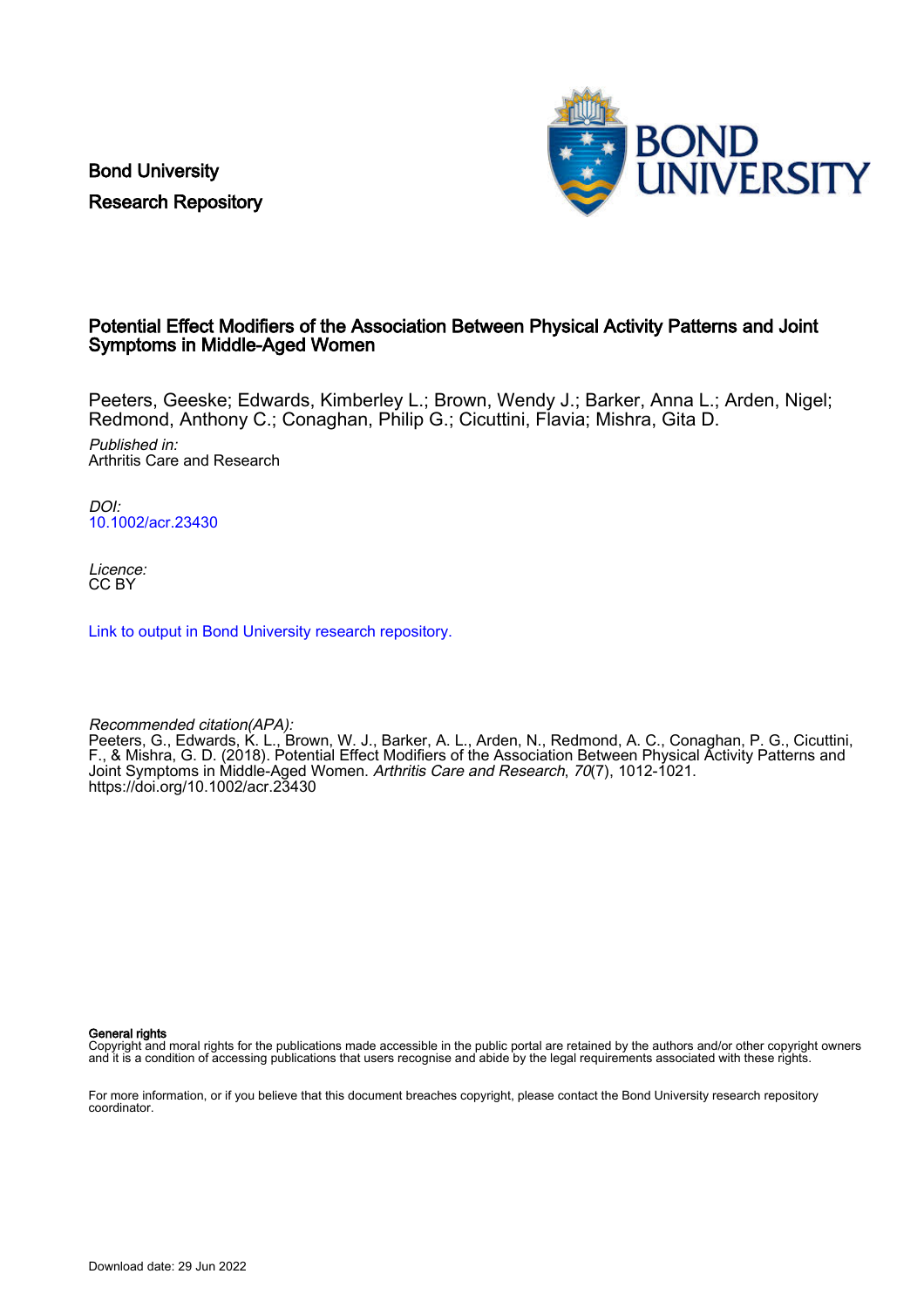Arthritis Care & Research Vol. 70, No. 7, July 2018, pp 1012–1021 DOI 10.1002/acr.23430  $© 2017$ , The Authors. Arthritis Care & Research published by Wiley Periodicals, Inc. on behalf of American College of Rheumatology. This is an open access article under the terms of the [Creative Commons](http://creativecommons.org/licenses/by/4.0/) [Attribution](http://creativecommons.org/licenses/by/4.0/) License, which permits use, distribution and reproduction in any medium, provided the original work is properly cited.

ORIGINAL ARTICLE

# Potential Effect Modifiers of the Association Between Physical Activity Patterns and Joint Symptoms in Middle-Aged Women

GEESKE PEETERS,<sup>1</sup> KIMBERLEY L. EDWARDS,<sup>2</sup> WENDY J. BROWN,<sup>3</sup> ANNA L. BARKER,<sup>4</sup> NIGEL ARDEN,<sup>5</sup> ANTHONY C. REDMOND,<sup>6</sup> PHILIP G. CONAGHAN,<sup>6</sup> FLAVIA CICUTTINI,<sup>4</sup> AND GITA D. MISHRA<sup>7</sup>

Objective. To examine whether body mass index (BMI), menopausal status, and hormone therapy (HT) use modify the association between physical activity (PA) patterns throughout middle age and the incidence and prevalence of joint symptoms in women in later middle age.

Methods. Data were from 6,661 participants (born 1946–1951) in the Australian Longitudinal Study on Women's Health. Surveys, with questions on joint pain and stiffness, PA, height and weight, menopausal symptoms, and HT use, were completed every 3 years from 1998 to 2010. PA patterns were defined as none or low, low or meeting guidelines, fluctuating, or meeting guidelines at all times (reference pattern). Logistic regression was used to examine the association between PA patterns and prevalent (in 2010) and cumulative incident (1998–2010) joint symptoms and effect modification by patterns in BMI, menopausal status, and HT.

Results. The groups representing fluctuating PA (odds ratio [OR] 1.34 [99% confidence interval (99% CI) 1.04–1.72]) and no or low PA (OR 1.60 [99% CI 1.08–2.35]) had higher odds of incident joint symptoms than those described as meeting guidelines at all times. Stratification by BMI showed that this association was statistically significant in the obese group only. No evidence for effect modification by menopausal status or HT use was found. The findings were similar for prevalent joint symptoms.

Conclusion. Maintaining at least low levels of PA throughout middle age was associated with a lower prevalence and incidence of joint symptoms later in life. This apparent protective effect of PA on joint symptoms was stronger in obese women than in under- or normal-weight women, and not related to menopause or HT status.

#### INTRODUCTION

Middle age has been suggested to be a pivotal time for interventions to prevent chronic conditions, such as osteoarthritis (OA), whose incidence increases after the age of 50 years (1). Given its beneficial effects on cartilage health, physical activity (PA) is believed to be an important modifiable risk

The views expressed are those of the authors and not necessarily those of the National Health Service, the National Institute of Health Research, or the Department of Health.

The Australian Longitudinal Study on Women's Health is funded by the Australian Government Department of Health and Ageing. Dr. Peeters was supported by an Arthritis Research UK Centre for Sport Exercise and Osteoarthritis Fellowship. Dr. Barker's work was supported by a Career Development Fellowship from the National Health and Medical Research Council (APP1067236). Drs. Redmond and Conaghan's work was supported in part by the UK National Institute for Health Research Leeds Biomedical Research Centre. Dr. Mishra was supported by an Australian Research Council Future Fellowship (FT120100812). <sup>1</sup>

<sup>1</sup>Geeske Peeters, PhD: University of California, San Francisco, Trinity College Dublin, Dublin, Ireland, Monash factor for OA (2). The complexity of the association between PA and OA is illustrated by findings suggesting that PA may have both protective and damaging effects on different joint structures (2). Despite decades of research, many aspects of the relationship between PA and OArelated joint symptoms remain unclear (3). A better understanding of potential modifiers of the association between

University School of Public Health and Preventive Medicine, Melbourne, Victoria, Australia, University of Queensland School of Public Health, Brisbane, Queensland, Australia, and Arthritis Research UK Centre for Sport Exercise and Osteoarthritis, Nottingham, UK; <sup>2</sup>Kimberley L. Edwards, PhD: Arthritis Research UK Centre for Sport Exercise and Osteoarthritis and the University of Nottingham School of Medicine, Nottingham, UK; <sup>3</sup>Wendy J. Brown, PhD: University of Queensland School of Human Movement and Nutrition Sciences, Brisbane, Queensland, Australia; <sup>4</sup> Anna L. Barker, PhD, Flavia Cicuttini, PhD: Monash University School of Public Health and Preventive Medicine, Melbourne, Victoria, Australia; <sup>5</sup>Nigel Arden, MBBS, FRCP, MSc, MD: Oxford University Arthritis Research UK Centre for Sport, Exercise, and Osteoarthritis, Oxford, UK; <sup>6</sup>Anthony C. Redmond, PhD, Philip G. Conaghan, MBBS, FRACP, FRCP, PhD: Arthritis Research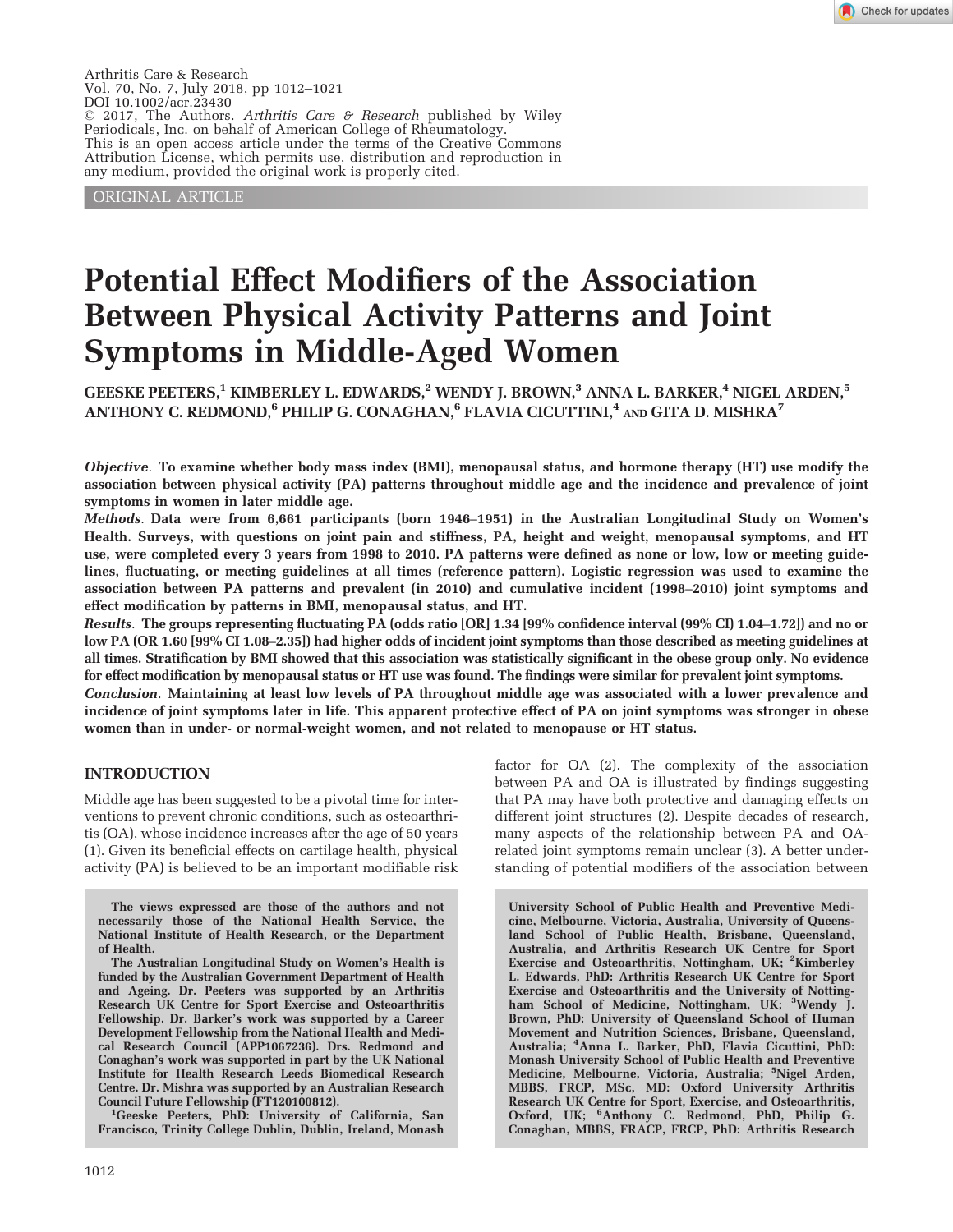## Significance & Innovations

- Examination of physical activity patterns over 12 years in middle-aged women showed that maintaining at least low levels of physical activity throughout middle age is required to benefit from its protective effects on joint symptoms in later middle age.
- The association between physical activity and joint symptom protection was modified by body mass index: the protective effect of physical activity on joint symptoms was stronger in obese women than in under- or normal-weight women.
- This association was the same for subgroups according to menopause and hormone therapy use status.
- These findings support the use of strategies to improve physical activity interventions in middleaged women to prevent subsequent joint symptoms.

PA and joint symptoms may provide new insights into the etiology and guide the tailoring of preventive interventions.

A study that followed middle-aged women over a period of 12 years showed that being physically active at ages 52–58 years, but not at ages 47–52 years, reduced the risk of newonset joint symptoms in later middle age (4). The change in the association between PA and joint symptoms coincided with menopause (5). Premenopausal women may benefit from the protective effects of estrogen on joint structures and via the inflammation pathway (6). When estrogen levels decrease during the menopausal transition, inflammatory markers increase (7). The increase in inflammatory markers is partly explained by changes in fat mass (7). Low-grade inflammation may affect joint structures via multiple pathways (8). There is some evidence that PA and body composition may influence the postmenopausal increase in inflammatory markers (7), and vice versa; menopause and body composition may modify the effects of PA on joint structures.

If estrogen has protective effects on joint structures, one would expect beneficial effects to arise from hormone therapy (HT) and detrimental effects following hysterectomy and oophorectomy. Hysterectomy and oophorectomy have been associated with an increased risk of OA (9–11). Evidence for an association between HT use and OA is inconclusive, however. Some (9,12), but not all (12–14), observational studies found that HT use had significant protective associations with (radiographic) OA. In the studies that did not find statistically significant associations, the odds ratios were suggestive of protective associations of HT use, but the studies seemed underpowered to detect

UK Centre for Sport Exercise and Osteoarthritis, Nottingham, UK, Leeds Institute of Rheumatic and Musculoskeletal Medicine, University of Leeds, and NIHR Leeds Biomedical Research Centre, Leeds, UK; <sup>7</sup>Gita D. Mishra, PhD: University of Queensland School of Public Health, Brisbane, Queensland, Australia.

these (12–14). In contrast, other observational studies found that HT use was associated with increased risks of hip and hand, but not knee OA (15) or hip and knee replacement (16). Results from randomized controlled trials suggest that estrogen-only therapy, but not estrogen plus progestin therapy, may be associated with reduced risks of joint replacement and joint symptoms (17–19).

In summary, there is a complex interplay between PA, body composition, and menopause and the risk of developing OA. Previous studies have typically examined PA at one point in time with outcomes measured at a later point in time. This approach does not account for the fluctuations in PA behavior over time (20). The aim of this prospective cohort study was to examine whether body composition, menopausal status, and use of HT modify the association between PA patterns throughout middle age and the incidence and prevalence of joint symptoms in later middle age in women.

### MATERIALS AND METHODS

Participants. Data were from the middle-aged cohort (born 1946–1951) in the Australian Longitudinal Study on Women's Health (ALSWH), a prospective study of the health and well-being of women (21). The sample was randomly drawn from the national Medicare health insurance database, which includes all Australian citizens and permanent residents, with intentional overrepresentation of women from rural and remote areas (21,22). More details about the study can be found at [www.alswh.org.au](http://www.alswh.org.au). The study was approved by the Ethics Committees of the Universities of Newcastle and Queensland. Informed consent was given by all participants.

Baseline surveys were mailed in 1996, with the first followup in 1998 and then at intervals of 3 years to 2010. The baseline sample  $(n = 13,715,$  response rate 54%) was representative of Australian women in this age group (22). As the items for PA differed in the first survey, data from survey 2 (1998) to survey 6 (2010) were used for this article. The response rates for surveys 2 through 6 were 90.0%, 81.9%, 79.5%, 77.6%, and 73.0%, respectively. All participants with complete data on physical activity (1998–2010) and joint symptoms (2010) were included (Figure 1).

Joint symptoms. In each survey, participants were asked to indicate the frequency of experiencing joint pain and stiffness in the last 12 months, with the response options being never, rarely, sometimes, and often. Having joint symptoms was defined as having joint pain and stiffness often at each survey (23). Two outcome variables were created. Prevalent joint symptoms was defined as reporting joint symptoms in 2010. For the cumulative incident

Address correspondence to Geeske Peeters, PhD, Global Brain Health Institute, Trinity College Dublin, Trinity College Institute of Neuroscience, Lloyd Building, Dublin 2, Ireland. E-mail: [geeske.peeters@gbhi.org](mailto:geeske.peeters@gbhi.org).

Submitted for publication April 24, 2017; accepted in revised form September 26, 2017.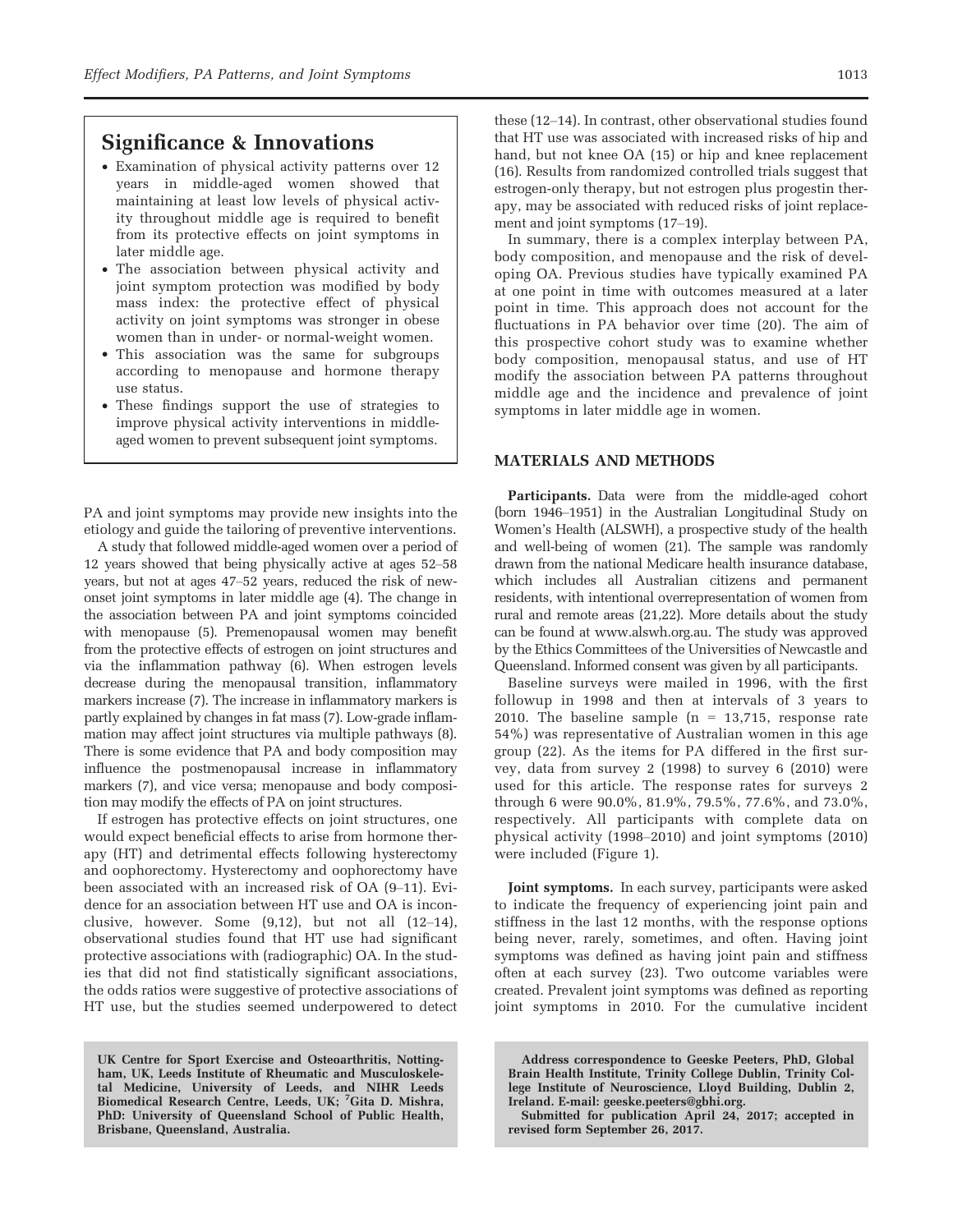definition, participants who reported having joint symptoms often at the 1998 survey were excluded and those reporting joint symptoms often at the 2001, 2004, 2007, or 2010 surveys were defined as having cumulative incident joint symptoms.

PA. PA level was assessed at surveys 2–6 (1998–2010) using a modified version of the Active Australia questionnaire, which has acceptable measurement properties (test– retest correlation  $= 0.64$ , correlation with accelerometry  $=$ 0.52) (24). Participants were asked to report the duration, in the last week, of walking (for recreation, exercise, or transportation), moderate-intensity leisure-time activities (e.g., social tennis, recreational swimming, dancing), and vigorous-intensity leisure-time activities (activities that make you breathe harder or puff and pant, e.g., aerobics, competitive sport). The time spent in each activity (minutes/ week) was multiplied by a metabolic equivalent (MET) score to reflect the average intensity of the activities in that category: 3.33 for walking briskly and moderate leisure-time activities, and 6.66 for vigorous leisure-time activity (25,26). To estimate PA, the MET minutes/week in each category of activities were summed. The scores were categorized as none (<50), low (50 to <500) and meeting PA guidelines (≥500 MET minutes/week) (27). Participants were classified into 1 of 4 PA patterns according to their reported levels of PA at each of the 5 surveys: none or low, low or meeting guidelines, fluctuating, and meeting guidelines at all times (reference pattern). For additional details on these classifications, see Supplementary Table 1, available on the Arthritis Care & Research web site at [http://onlinelibrary.](http://onlinelibrary.wiley.com/doi/10.1002/acr.23430/abstract) [wiley.com/doi/10.1002/acr.23430/abstract](http://onlinelibrary.wiley.com/doi/10.1002/acr.23430/abstract).

Effect modifiers. Patterns of BMI, menopausal status, and HT use were based on self-reported data from surveys 2–6. At each survey, BMI was calculated using self-reported weight and height, and categorized as underweight/normal weight if BMI was  $\langle 25 \text{ kg/m}^2 \rangle$  on at least 3 surveys, as overweight if BMI was 25 to  $\leq$  30 kg/m<sup>2</sup> on at least 3 surveys, and as obese if BMI was  $\geq$ 30 kg/m<sup>2</sup> on at least 3 surveys. In accordance with the 2001 Stages of Reproductive Ageing Workshop criteria, participants were classified according to menopausal status at each survey (28). These classifications plus age at menopause were used to define average (ages >49 to <53 years), late (age  $\geq$ 53 years), or early (age  $\leq$ 49 years) age at menopause, and as  $oophorectomy + hysterectomy$  if they had bilateral oophorectomy with or without hysterectomy or as hysterectomy only (for details, see Supplementary Appendix A, available on the Arthritis Care  $\mathcal F$  Research web site at [http://onlinelibrary.wiley.com/doi/10.1002/acr.](http://onlinelibrary.wiley.com/doi/10.1002/acr.23430/abstract) [23430/abstract](http://onlinelibrary.wiley.com/doi/10.1002/acr.23430/abstract)). Participants were classified as prolonged HT users if they reported HT use on 2 or more surveys and as nonusers/short-term HT users if they reported HT use on no surveys or 1 survey.

Sociodemographic and health variables. Sociodemographic and health variables were based on self-report and measured at survey 2 (except level of education, which was only asked about at survey 1) and categorized as shown in Table 1. The number of chronic conditions (range 0–6) was assessed with the question "In the past 3 years, have you been diagnosed with or treated for: diabetes mellitus, heart disease, stroke, asthma/bronchitis, osteoporosis, or cancer?" Depressive symptoms were assessed using the 10-item Center for Epidemiologic Studies Depression Scale (range 0–30, with higher scores indicating more symptoms) (29,30). Copies of the surveys can be obtained from [www.alswh.org.](http://www.alswh.org.au/for-researchers/surveys) [au/for-researchers/surveys](http://www.alswh.org.au/for-researchers/surveys).

Statistical analysis. All analyses were done using Stata, version 11.1. Descriptive statistics were used to summarize sample characteristics for women in each of the PA pattern groups. Approximately normally distributed continuous variables were presented as means and SDs, and group differences were tested using analysis of variance. Nonnormally distributed continuous variables were presented as medians and interquartile ranges, and group differences were tested using the Kruskal-Wallis test. Categorical variables were presented as percentages, and group differences were tested using the chi-square test.

| Survey 1 (1996): $n = 13,715$                             | Excluded were those who: did not do survey 2 (261, 1.9%),<br>could not be contacted $(857, 6.2\%)$ , had withdrawn $(209, 100)$<br>$1.5\%$ , or died $(50, 0.4\%)$ .                                                                                                                                                                                          |
|-----------------------------------------------------------|---------------------------------------------------------------------------------------------------------------------------------------------------------------------------------------------------------------------------------------------------------------------------------------------------------------------------------------------------------------|
| Survey 2 (1998): $n = 12,338$ (90.0%)                     | Excluded were those who: had missing data for joint<br>symptoms at survey 6 (2,889, 23.4%), had missing data for<br>physical activity at surveys 2, 3, 4, 5, or 6 $(1,847, 15.0\%)$ , had<br>missing data on body mass index, menopausal status, or<br>hormone therapy use $(631, 5.1\%)$ , or had missing data on any<br>of the confounders $(310, 2.5\%)$ . |
| No. participants included in<br>analyses: $6,661$ (54.0%) |                                                                                                                                                                                                                                                                                                                                                               |

Figure 1. Flow chart of participants in the Australian Longitudinal Study on Women's Health included in the current analyses.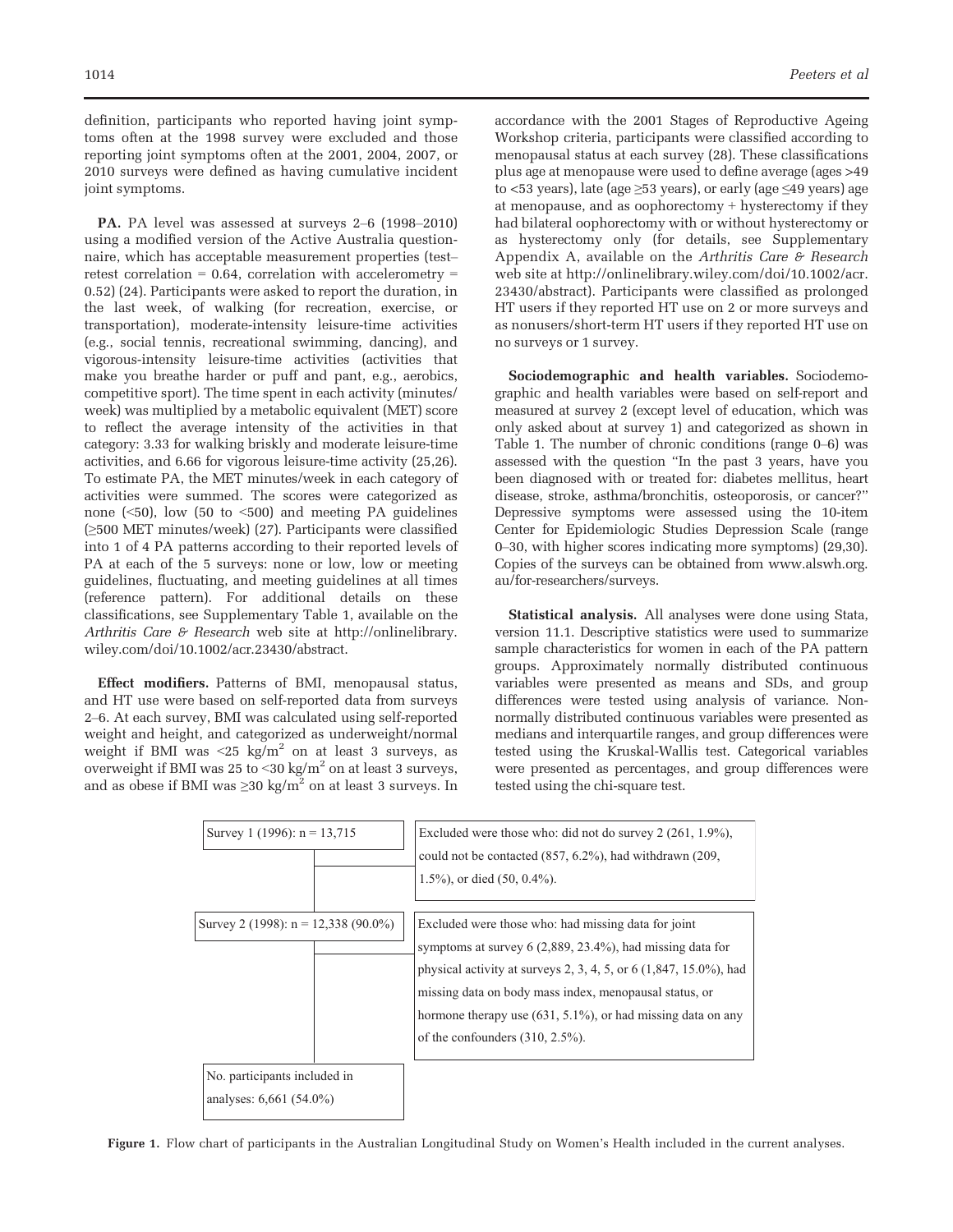| Table 1. Sample characteristics in 1998* |                                     |                    |                 |                   |                  |  |
|------------------------------------------|-------------------------------------|--------------------|-----------------|-------------------|------------------|--|
|                                          | Physical activity pattern 1998–2010 |                    |                 |                   |                  |  |
| Characteristic                           | None/low                            | <b>Fluctuating</b> | Low/MG          | <b>MG</b>         | $\boldsymbol{P}$ |  |
| No. $(\% )$                              | 504(7.6)                            | 2,285 (34.3)       | 2,472 (37.1)    | 1,400(21.0)       |                  |  |
| Age, mean $\pm$ SD years                 | $49.4 \pm 1.4$                      | $49.5 \pm 1.4$     | $49.5 \pm 1.5$  | $49.5 \pm 1.5$    | 0.54             |  |
| Living in urban areas                    | 33.7                                | 31.8               | 36.8            | 38.7              | ${}< 0.001$      |  |
| Married/de facto relationship            | 83.7                                | 83.7               | 85.4            | 84.9              | 0.40             |  |
| Level of education                       |                                     |                    |                 |                   | ${}< 0.001$      |  |
| No formal education                      | 18.5                                | 17.6               | 10.8            | 9.2               |                  |  |
| Less than high school                    | 39.1                                | 33.9               | 29.3            | 29.8              |                  |  |
| High school                              | 13.1                                | 17.5               | 17.8            | 15.2              |                  |  |
| Trade/certificate/diploma                | 18.3                                | 19.4               | 21.6            | 24.8              |                  |  |
| University                               | 11.1                                | 11.5               | 20.5            | 21.0              |                  |  |
| Paid work                                | 59.7                                | 59.5               | 63.2            | 60.7              | 0.05             |  |
| Current smoker                           | 19.8                                | 17.2               | 12.2            | 9.5               | ${}< 0.001$      |  |
| No. chronic conditions, $\% \geq 1$      | 34.9                                | 31.4               | 28.8            | 26.1              | ${}< 0.001$      |  |
| Depressive symptoms, median (IQR)        | $6(3-10)$                           | $5(3-10)$          | $4(2-8)$        | $4(1-7)$          | ${}< 0.001$      |  |
| Joint symptoms                           | 27.8                                | 24.0               | 15.5            | 12.7              | ${}< 0.001$      |  |
| Body mass index                          |                                     |                    |                 |                   | ${}< 0.001$      |  |
| Under/normal weight                      | 34.0                                | 41.4               | 52.2            | 59.8              |                  |  |
| Overweight                               | 32.8                                | 32.6               | 32.2            | 28.7              |                  |  |
| Obese                                    | 33.2                                | 26.0               | 15.6            | 11.4              |                  |  |
| Menopausal status                        |                                     |                    |                 |                   | 0.004            |  |
| Premenopause                             | 34.0                                | 34.0               | 34.5            | 37.0              |                  |  |
| Perimenopause                            | 25.5                                | 24.3               | 26.7            | 27.0              |                  |  |
| Postmenopause                            | 11.7                                | 14.0               | 14.8            | 12.7              |                  |  |
| $Oophorectomy + hysterectomy$            | 10.7                                | 8.6                | 7.1             | 6.4               |                  |  |
| Hysterectomy only                        | 18.1                                | 19.7               | 16.9            | 16.8              |                  |  |
| Hormone therapy                          | 28.8                                | 23.5               | 21.3            | 18.5              | ${}< 0.001$      |  |
| Physical activity, median (IQR)#         | $0(0-200)$                          | $400(0 - 999)$     | 600 (300-1,032) | 1,399 (899-2,198) | ${}< 0.001$      |  |

\* Values are percentages unless otherwise indicated. MG = meeting guidelines; IQR = interquartile range.

† Includes women who had oophorectomy only (n = 40, 5.4%).

‡ In metabolic equivalent minutes/week.

The association between PA patterns (1998–2010) and joint symptoms (2010) was analyzed using logistic regression. The analyses were performed for both prevalent and incident joint symptoms. Potential interaction with BMI, menopausal status, and HT use was examined by including a product term of each with the PA patterns and comparing the models with and without the product terms in terms of model fit using the likelihood ratio test. Potential collinearity between menopausal status and HT use was checked but not confirmed (variance inflation factors <1.1; 43.1% of those with oophorectomy/hysterectomy used HT). Next, the model was fitted for BMI strata, menopausal status, and HT use. Potential confounders were selected based on previous studies and included age, marital status, level of education, employment status, smoking status, chronic conditions, and depressive symptoms (2,31–35). The association was adjusted for confounders (measured in 1998) that changed the regression coefficient by more than 10%, which was the case for depressive symptoms and level of education. The main analyses included data from women with complete data. As 309 participants had missing values on at least 1 of the potential confounders, multiple imputation by chained equations was used to impute these missing values (36,37). Sensitivity analyses were done to examine the effect of exclusion due to missing values. An alpha level of 0.01 was set to account for multiple testing, and the data were expressed as odds ratios (ORs) with 99% confidence intervals (99% CIs).

#### RESULTS

Based on 1998–2010 data, the 6,661 included participants were classified by their PA participation as follows: none or low ( $n = 504$ ), fluctuating ( $n = 2,285$ ), low or meeting guidelines ( $n = 2,472$ ), and meeting guidelines at all times ( $n =$ 1,400) (Table 1). In 1998, the 4 groups did not differ in age  $(P = 0.54)$  and the participants had a mean  $\pm$  SD age of 49.5  $\pm$  1.5 years. Participants in the none or low and fluctuating groups were less likely to live in urban areas, less likely to have post–high school education, more likely to be current smokers, more likely to have chronic conditions, and had more depressive symptoms than participants in the low or meeting guidelines or meeting guidelines at all times groups ( $P \leq 0.001$ ). At study baseline, the none or low and fluctuating groups were also more likely to be obese, to have had oophorectomy and/or hysterectomy, and to use HT ( $P < 0.001$ ). At the end of the followup in 2010, the prevalence of joint symptoms was markedly higher in the none or low (36.6%) and fluctuating (32.2%) groups than in the low or meeting guidelines (21.2%) and the meeting guidelines at all times  $(19.9\%)$  groups  $(P < 0.001)$  (Figure 2).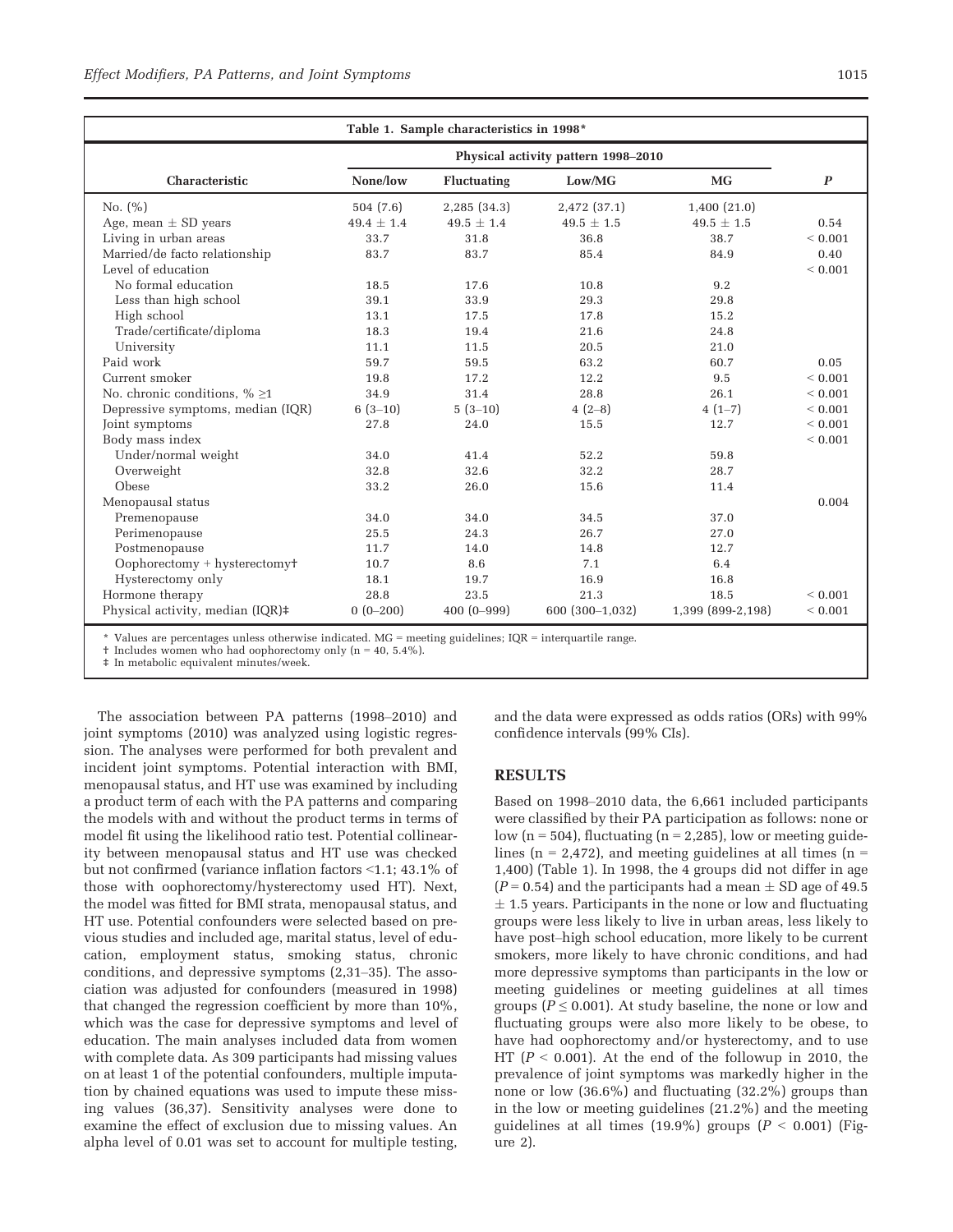

Figure 2. Prevalence of joint symptoms at each time point by pattern of physical activity over time (1998–2010). Figure based on data from women with complete data on physical activity and joint symptoms at all time points.

After adjustment for BMI patterns, menopausal status, and HT use, and the confounders, the fluctuating group (OR 1.34 [99% CI 1.04–1.72]) and the none or low PA group (OR 1.60 [99% CI 1.08–2.35]) had higher odds of incident joint symptoms than those who were meeting guidelines at all times (Table 2). In the same model, overweight and obese participants had higher odds of reporting joint symptoms than underweight/normal-weight participants. Also, participants using HT and those with hysterectomy only had higher odds of reporting joint symptoms than nonusers and participants with average age at menopause, respectively. Repeating these analyses for prevalent joint symptoms in 2010 yielded similar results for PA patterns, BMI, and HT use (Table 2). In addition, oophorectomy and/or hysterectomy were also associated with prevalent joint symptoms.

Adding the product term of PA pattern and BMI significantly improved the model fit (likelihood ratio test  $P \leq$ 0.01). Stratification by BMI showed that the association between PA pattern and joint symptoms was statistically significant in the obese group only for incident and prevalent joint symptoms (Table 3).

Adding the product term of PA pattern and menopausal status did not significantly improve the model fit (likelihood ratio test  $P \ge 0.27$ ). Stratification by menopausal status

| Table 2. Associations between patterns of physical activity, BMI, menopausal status, and HT use and joint symptoms in the<br>total sample $(n = 6,661)^*$ |                                  |                      |                  |                                                 |                      |                  |  |
|-----------------------------------------------------------------------------------------------------------------------------------------------------------|----------------------------------|----------------------|------------------|-------------------------------------------------|----------------------|------------------|--|
|                                                                                                                                                           | Prevalent joint symptoms in 2010 |                      |                  | Cumulative incident joint<br>symptoms 1998-2010 |                      |                  |  |
|                                                                                                                                                           | No. $(%)$ +                      | OR (99% CI)          | $\boldsymbol{P}$ | No. $(\% )$ <sup>+</sup>                        | OR (99% CI)          | $\boldsymbol{p}$ |  |
| Physical activity pattern                                                                                                                                 |                                  |                      |                  |                                                 |                      |                  |  |
| MG at all times                                                                                                                                           | 1,400(19.7)                      | 1                    |                  | 873 (32.1)                                      | 1                    |                  |  |
| Low or MG                                                                                                                                                 | 2,472 (21.2)                     | $0.99(0.79-1.23)$    | 0.87             | 1,478 (32.6)                                    | $0.92(0.72 - 1.17)$  | 0.35             |  |
| Fluctuating                                                                                                                                               | 2,285 (32.2)                     | $1.43(1.14-1.78)$    | ${}< 0.001$      | 1,246(45.4)                                     | $1.34(1.04-1.72)$    | 0.003            |  |
| None or low                                                                                                                                               | 504 (36.9)                       | $1.61$ $(1.18-2.20)$ | ${}< 0.001$      | 262 (51.9)                                      | $1.60$ $(1.08-2.35)$ | 0.002            |  |
| BMI pattern                                                                                                                                               |                                  |                      |                  |                                                 |                      |                  |  |
| Under/normal weight                                                                                                                                       | 2,759(18.6)                      | 1                    |                  | 1,665(29.6)                                     | 1                    |                  |  |
| Overweight                                                                                                                                                | 2,240 (26.2)                     | $1.48(1.24 - 1.78)$  | ${}< 0.001$      | $1,344$ (39.4)                                  | $1.49(1.22 - 1.84)$  | ${}< 0.001$      |  |
| Obese                                                                                                                                                     | $1,662$ (37.4)                   | $2.12$ $(1.75-2.56)$ | ${}< 0.001$      | 850 (52.0)                                      | $2.26$ $(1.78-2.86)$ | ${}< 0.001$      |  |
| Menopausal status pattern                                                                                                                                 |                                  |                      |                  |                                                 |                      |                  |  |
| Average age at menopause                                                                                                                                  | 1,631(20.1)                      | 1                    |                  | 1,000(32.5)                                     | 1                    |                  |  |
| Early age at menopause                                                                                                                                    | 1,103(24.7)                      | $1.19(0.92 - 1.52)$  | 0.08             | 635 (36.7)                                      | $1.08(0.81-1.44)$    | 0.48             |  |
| Late age at menopause                                                                                                                                     | 1,807(22.1)                      | $1.15(0.92 - 1.44)$  | 0.11             | $1,122$ (35.2)                                  | $1.11(0.87-1.42)$    | 0.28             |  |
| $Oophorectomy + hysterectomy$                                                                                                                             | 740 (36.5)                       | $1.57(1.19-2.08)$    | ${}< 0.001$      | 369(49.1)                                       | $1.38(0.97-1.97)$    | 0.02             |  |
| Hysterectomy only                                                                                                                                         | 1,380(32.8)                      | $1.53(1.21-1.93)$    | ${}< 0.001$      | 733 (44.9)                                      | $1.36(1.03-1.79)$    | 0.004            |  |
| HT pattern                                                                                                                                                |                                  |                      |                  |                                                 |                      |                  |  |
| Nonuse/short-term HT use                                                                                                                                  | 4,812(23.1)                      | $\mathbf{1}$         |                  | 2,903(34.8)                                     | 1                    |                  |  |
| Prolonged HT use                                                                                                                                          | $1,849$ (33.1)                   | $1.33(1.12 - 1.58)$  | ${}< 0.001$      | 956 (47.5)                                      | $1.43(1.15-1.78)$    | ${}< 0.001$      |  |

 $BMI = body$  mass index; HT = hormone therapy;  $OR = odds$  ratio; 99%  $CI = 99%$  confidence interval; MG = meeting guidelines.

† Number of participants per category and percentage of participants reporting joint symptoms in 2010. In addition to the presented variables, the logistic regression model includes the confounders level of education, depressive symptoms, and chronic conditions.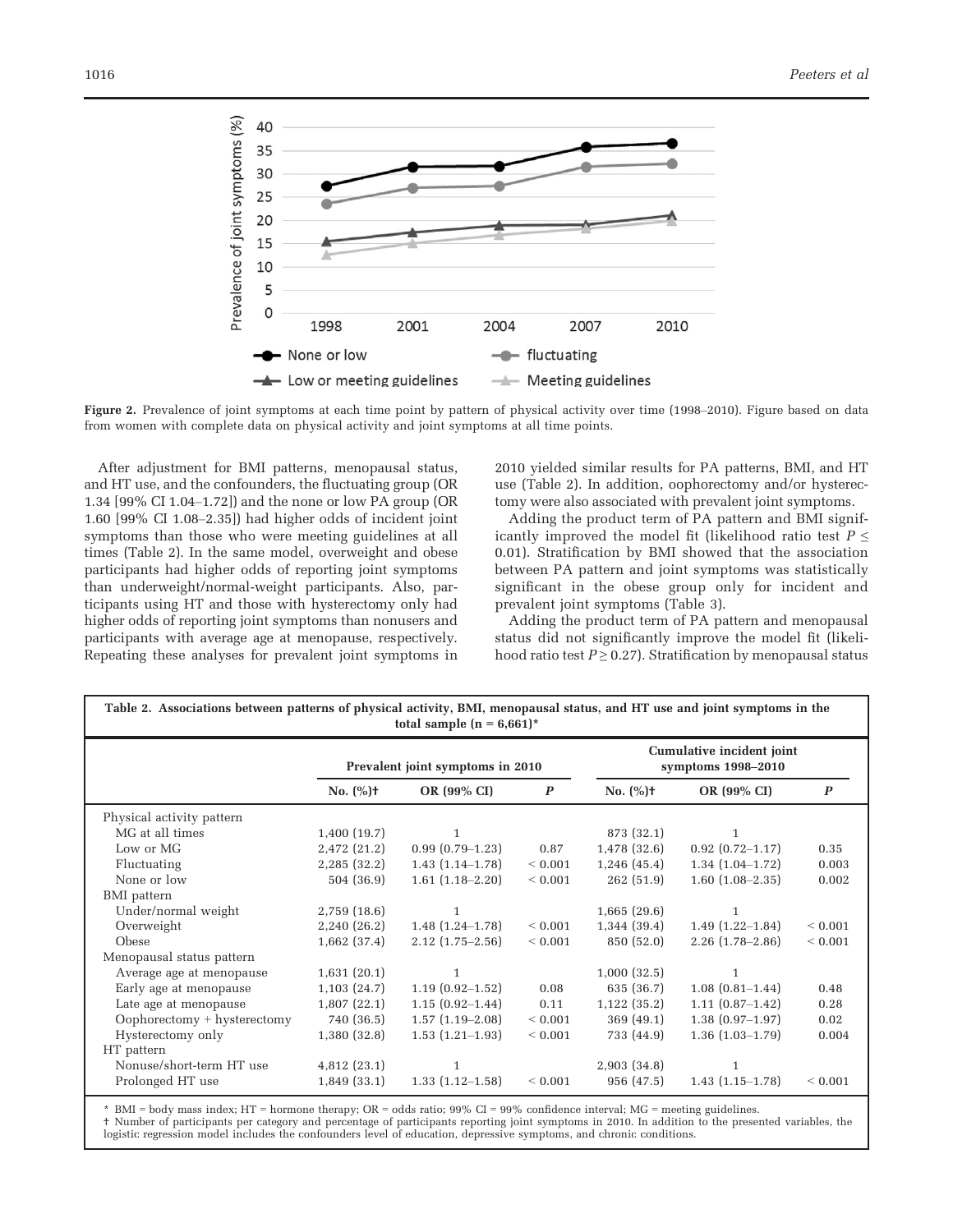| Table 3. Associations between physical activity patterns and joint symptoms fitted for stratification by<br>body mass index* |             |                                  |                  |                                                 |                     |                  |  |
|------------------------------------------------------------------------------------------------------------------------------|-------------|----------------------------------|------------------|-------------------------------------------------|---------------------|------------------|--|
|                                                                                                                              |             | Prevalent joint symptoms in 2010 |                  | Cumulative incident joint<br>symptoms 1998-2010 |                     |                  |  |
| PA pattern                                                                                                                   | $No. (%)+$  | OR (99% CI)                      | $\boldsymbol{P}$ | $No. (%)+$                                      | OR (99% CI)         | $\boldsymbol{P}$ |  |
| Under/normal weight                                                                                                          |             |                                  |                  |                                                 |                     |                  |  |
| MG at all times                                                                                                              | 746 (15.6)  | $\mathbf{1}$                     |                  | 469 (27.5)                                      | 1                   |                  |  |
| Low or MG                                                                                                                    | 1,111(17.0) | $0.99(0.70-1.39)$                | 0.95             | 702 (28.1)                                      | $0.93(0.64-1.32)$   | 0.55             |  |
| Fluctuating                                                                                                                  | 755 (22.8)  | $1.24(0.86-1.77)$                | 0.13             | 462 (33.6)                                      | $1.12(0.76-1.66)$   | 0.46             |  |
| None or low                                                                                                                  | 147(23.8)   | $1.23(0.68 - 2.20)$              | 0.37             | 74 (35.1)                                       | $1.16(0.57-2.35)$   | 0.60             |  |
| Overweight                                                                                                                   |             |                                  |                  |                                                 |                     |                  |  |
| MG at all times                                                                                                              | 456 (22.4)  | $\mathbf{1}$                     |                  | 302(36.4)                                       | 1                   |                  |  |
| Low or MG                                                                                                                    | 856 (24.3)  | $1.07(0.75-1.54)$                | 0.63             | 506 (34.1)                                      | $0.85(0.57-1.28)$   | 0.31             |  |
| Fluctuating                                                                                                                  | 772 (28.4)  | $1.18(0.82 - 1.70)$              | 0.25             | 460(45.0)                                       | $1.19(0.79 - 1.80)$ | 0.28             |  |
| None or low                                                                                                                  | 156 (37.2)  | $1.70(1.00-2.91)$                | 0.01             | 93 (48.4)                                       | $1.45(0.76-2.76)$   | 0.14             |  |
| Obese                                                                                                                        |             |                                  |                  |                                                 |                     |                  |  |
| MG at all times                                                                                                              | 198(29.3)   | $\mathbf{1}$                     |                  | 115(39.1)                                       | 1                   |                  |  |
| Low or MG                                                                                                                    | 505(25.0)   | $0.82(0.50-1.34)$                | 0.31             | 289(41.5)                                       | $1.07(0.59-1.93)$   | 0.77             |  |
| Fluctuating                                                                                                                  | 758 (45.5)  | $1.96(1.24 - 3.10)$              | ${}< 0.001$      | 350 (60.3)                                      | $2.21(1.23-3.95)$   | ${}< 0.001$      |  |
| None or low                                                                                                                  | 201(46.3)   | $1.92(1.10-3.35)$                | 0.003            | 97(66.0)                                        | $2.74(1.28 - 5.84)$ | 0.001            |  |

\* PA = physical activity; OR = odds ratio; 99% CI = 99% confidence interval; MG = meeting guidelines.

† Number of participants per category and percentage of participants reporting joint symptoms in 2010. The results are shown after adjustment for level of education, depressive symptoms, chronic conditions, menopausal status, and hormone therapy use.

showed that there were no statistically significant associations between PA pattern and joint symptoms within any of the strata (Table 4).

Adding the product term of PA pattern and HT use did not significantly improve the model fit (likelihood ratio test  $P \ge 0.17$ ). Stratification by HT use showed that the association between PA pattern and joint symptoms was statistically significant in the HT prolonged users group for incident joint symptoms and in nonusers/short-term users group for prevalent joint symptoms (Table 4).

Participants with complete data were more likely to have higher levels of education than participants with missing data on confounders ( $P = 0.001$ ), but there were no statistically significant differences in other sociodemographic and health characteristics. After imputation of the missing values on confounders, no appreciable difference in the ORs compared with the complete case analysis was found (see Supplementary Tables 2–4, available on the Arthritis Care & Research web site at [http://onlinelibrary.wiley.com/doi/](http://onlinelibrary.wiley.com/doi/10.1002/acr.23430/abstract) [10.1002/acr.23430/abstract](http://onlinelibrary.wiley.com/doi/10.1002/acr.23430/abstract)). Compared with participants with missing data on any of the variables, those with complete data were more likely to live in urban areas, be married, have higher levels of education, be employed, be nonsmokers, and have a late menopause  $(P < 0.001)$ . Participants with complete data also had fewer depressive symptoms and chronic conditions ( $P < 0.001$ ), but there were no significant differences in the prevalence of joint symptoms, BMI patterns, or HT use.

#### DISCUSSION

Examination of PA patterns over 12 years in middle-aged women showed that consistently throughout middle age at least low levels of PA are required to benefit from its

protective effects on joint symptoms. The protective effect of PA on joint symptoms seemed stronger in obese women than in underweight/normal weight or overweight women, and this effect appears unrelated to menopause status and HT use.

To our knowledge, no other studies have examined the association between patterns of PA over time and joint symptoms in this age group. The finding that being physically active is associated with lower odds of joint symptoms is consistent with previous findings from the same cohort (4,38). As there were no significant differences between the low or meeting guidelines and the meeting guidelines at all times groups (Table 2), it seems that doing at least low levels of PA consistently at each time point is sufficient for protective effects on joint symptoms. The current results further suggest that the low levels of PA need to be sustained over time to be beneficial.

Although the relationship between high BMI and increased risk of joint symptoms is well established (39,40), our findings shed new light on the potential modifying role of BMI on the association between PA and joint symptoms in middle-aged women. Contrary to previous studies, which found no evidence of effect modification by BMI in the association between PA and OA (33,35,41), we found stronger associations between PA and joint symptoms in the obese group than in the underweight/normal-weight group. Previous studies may have been underpowered, however, to detect significant associations within each of the strata, because stratification led to small numbers of events in each category. This finding is particularly of importance, as it counters the concern that PA may increase the risk of joint symptoms in obese people due to joint loading.

The relationship between menopausal status and joint symptoms is less clear. In line with other studies, our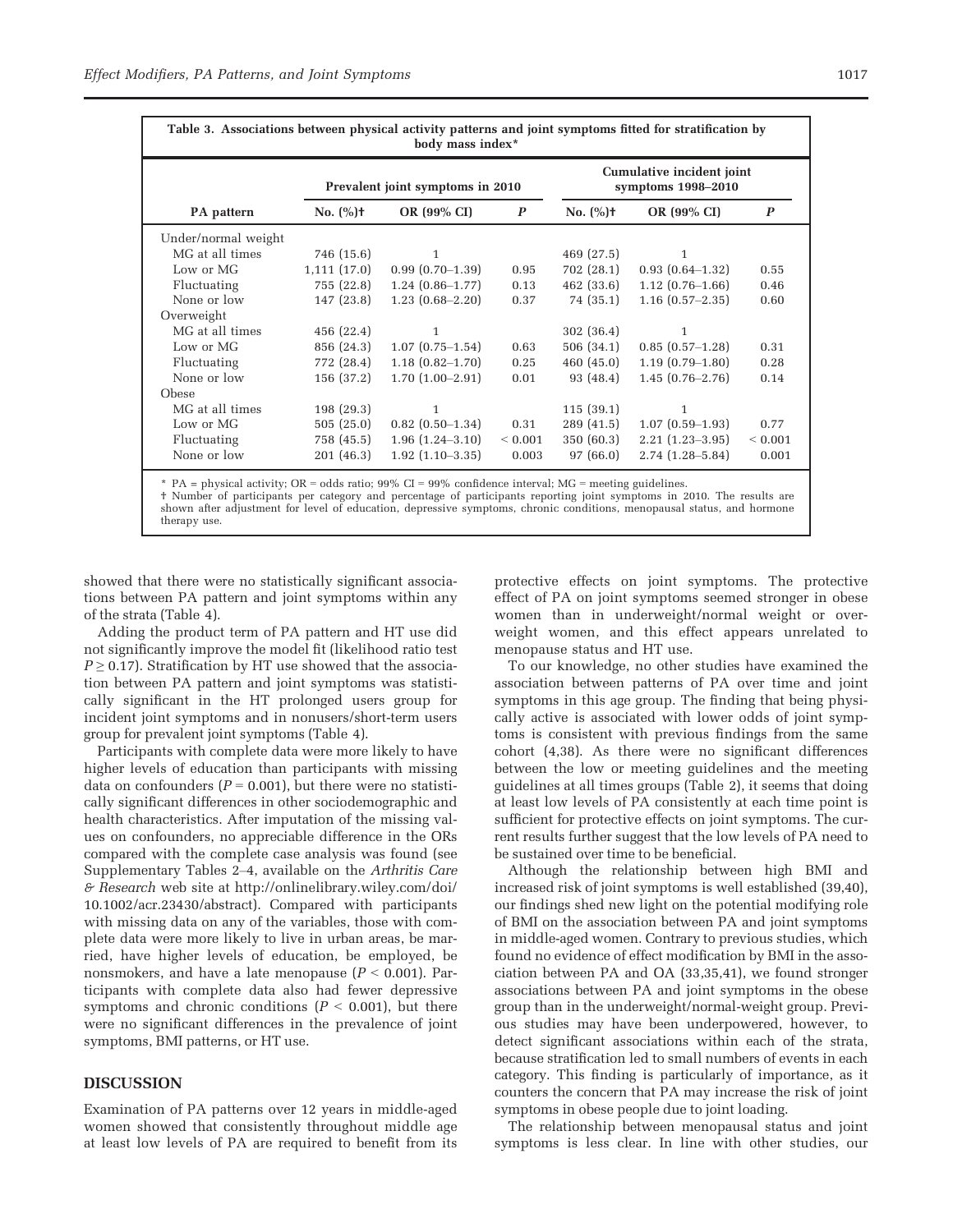| Cumulative incident joint symptoms<br>Prevalent joint symptoms in 2010<br>1998-2010<br>No. (%)t<br>No. $(%)$ +<br>OR (99% CI)<br>$\boldsymbol{P}$<br>OR (99% CI)<br>$\boldsymbol{P}$<br>Physical activity pattern<br>Average age at menopause (49–53 years)<br>MG at all times<br>376 (15.2)<br>258(28.3)<br>$\mathbf{1}$<br>$\mathbf{1}$<br>Low or MG<br>$0.94(0.58 - 1.51)$<br>$0.86$ $(0.54-1.38)$<br>619 (16.0)<br>0.72<br>401(27.9)<br>0.42<br>Fluctuating<br>521(27.1)<br>$1.57(0.98 - 2.50)$<br>$0.01\,$<br>278 (41.4)<br>$1.47(0.89 - 2.41)$<br>0.05<br>None or low<br>115(27.0)<br>$1.45(0.73 - 2.87)$<br>0.16<br>63 (39.7)<br>0.37<br>$1.31(0.60 - 2.86)$<br>Early age at menopause $(\leq 49 \text{ years})$<br>MG at all times<br>206 (19.4)<br>129(30.2)<br>$\mathbf{1}$<br>$\mathbf{1}$<br>Low or MG<br>413 (19.1)<br>$0.85(0.48 - 1.51)$<br>237 (33.3)<br>$0.98(0.52 - 1.87)$<br>0.95<br>0.47<br>400(30.0)<br>$1.25(0.71 - 2.20)$<br>0.30<br>229(41.1)<br>$1.18(0.61 - 2.26)$<br>Fluctuating<br>0.52<br>None or low<br>84 (39.3)<br>$1.78(0.82 - 3.88)$<br>0.06<br>40(52.5)<br>$1.60(0.58 - 4.45)$<br>0.24<br>Late age at menopause $(\geq 53 \text{ years})$<br>MG at all times<br>404 (16.3)<br>$\mathbf{1}$<br>259(33.6)<br>$\mathbf{1}$<br>Low or MG<br>$1.18(0.76-1.83)$<br>$0.79(0.51 - 1.24)$<br>709 (19.5)<br>0.32<br>442 (29.9)<br>0.18<br>Fluctuating<br>344 (39.5)<br>570 (26.7)<br>$1.41(0.90 - 2.21)$<br>0.05<br>$1.01(0.63 - 1.62)$<br>0.94<br>None or low<br>124 (34.7)<br>$1.79(0.95 - 3.36)$<br>0.02<br>77 (52.0)<br>$1.43(0.70 - 2.92)$<br>0.20<br>$Oophorectomy + hysterectomy$<br>MG at all times<br>$\mathbf{1}$<br>123(33.3)<br>74 (37.8)<br>$\mathbf{1}$<br>$1.04(0.47 - 2.34)$<br>Low or MG<br>250 (28.0)<br>$0.72$ $(0.39-1.34)$<br>131(40.5)<br>0.18<br>0.89<br>Fluctuating<br>283 (43.1)<br>$1.26(0.70-2.27)$<br>0.32<br>127(62.2)<br>$2.15(0.94 - 4.92)$<br>0.02<br>None or low<br>$1.13(0.50-2.56)$<br>37(56.8)<br>75 (45.3)<br>0.69<br>$1.64(0.53 - 5.09)$<br>0.26<br>Hysterectomy only<br>MG at all times<br>282 (24.5)<br>$\mathbf{1}$<br>153(34.6)<br>$\mathbf{1}$<br>Low or MG<br>$1.07(0.61 - 1.88)$<br>481 (28.5)<br>$1.08(0.68 - 1.70)$<br>257(39.7)<br>0.75<br>0.67<br>Fluctuating<br>511 (39.3)<br>$1.49(0.95 - 2.34)$<br>0.02<br>268(52.6)<br>$1.54(0.87-2.72)$<br>0.05<br>None or low<br>106(42.5)<br>$1.66$ $(0.87 - 3.16)$<br>0.05<br>45(64.4)<br>$2.56(0.99 - 6.62)$<br>0.01<br>Nonuse/short-term HT use<br>MG at all times<br>685 (31.0)<br>1,046(16.9)<br>$\mathbf{1}$<br>$1\,$<br>Low or MG<br>$1.09(0.83 - 1.43)$<br>0.42<br>1,109(29.0)<br>$0.83(0.63 - 1.10)$<br>0.09<br>1,795(19.5)<br>Fluctuating<br>$1.48(1.13-1.94)$<br>${}< 0.001$<br>927(42.3)<br>0.03<br>1,630(29.1)<br>$1.27(0.95-1.69)$<br>None or low<br>341 (31.4)<br>$1.55(1.06-2.29)$<br>0.001<br>182(45.6)<br>$1.34(0.84 - 2.12)$<br>0.10<br>Prolonged HT use<br>MG at all times<br>354 (28.0)<br>188 (36.2)<br>$\mathbf{1}$<br>$\mathbf{1}$<br>Low or MG<br>$0.80$ $(0.54 - 1.19)$<br>$1.22(0.75-1.99)$<br>677 (25.6)<br>0.15<br>369 (43.4)<br>0.30<br>Fluctuating<br>655 (39.9)<br>$1.31(0.90-1.95)$<br>0.07<br>319 (54.2)<br>$1.61(0.97-2.68)$<br>0.02<br>None or low<br>$1.70(1.00-2.89)$<br>$0.01\,$<br>163(48.5)<br>80 (66.3)<br>$2.60(1.23 - 5.50)$<br>0.001 | Table 4. Associations between physical activity patterns and joint symptoms fitted for stratification by menopausal status<br>and HT use* |  |  |  |  |  |  |  |
|----------------------------------------------------------------------------------------------------------------------------------------------------------------------------------------------------------------------------------------------------------------------------------------------------------------------------------------------------------------------------------------------------------------------------------------------------------------------------------------------------------------------------------------------------------------------------------------------------------------------------------------------------------------------------------------------------------------------------------------------------------------------------------------------------------------------------------------------------------------------------------------------------------------------------------------------------------------------------------------------------------------------------------------------------------------------------------------------------------------------------------------------------------------------------------------------------------------------------------------------------------------------------------------------------------------------------------------------------------------------------------------------------------------------------------------------------------------------------------------------------------------------------------------------------------------------------------------------------------------------------------------------------------------------------------------------------------------------------------------------------------------------------------------------------------------------------------------------------------------------------------------------------------------------------------------------------------------------------------------------------------------------------------------------------------------------------------------------------------------------------------------------------------------------------------------------------------------------------------------------------------------------------------------------------------------------------------------------------------------------------------------------------------------------------------------------------------------------------------------------------------------------------------------------------------------------------------------------------------------------------------------------------------------------------------------------------------------------------------------------------------------------------------------------------------------------------------------------------------------------------------------------------------------------------------------------------------------------------------------------------------------------------------------------------------------------------------------------------------------------------------------------------------------------------------------------------------------------------------------------------------------------------------------------------|-------------------------------------------------------------------------------------------------------------------------------------------|--|--|--|--|--|--|--|
|                                                                                                                                                                                                                                                                                                                                                                                                                                                                                                                                                                                                                                                                                                                                                                                                                                                                                                                                                                                                                                                                                                                                                                                                                                                                                                                                                                                                                                                                                                                                                                                                                                                                                                                                                                                                                                                                                                                                                                                                                                                                                                                                                                                                                                                                                                                                                                                                                                                                                                                                                                                                                                                                                                                                                                                                                                                                                                                                                                                                                                                                                                                                                                                                                                                                                                    |                                                                                                                                           |  |  |  |  |  |  |  |
|                                                                                                                                                                                                                                                                                                                                                                                                                                                                                                                                                                                                                                                                                                                                                                                                                                                                                                                                                                                                                                                                                                                                                                                                                                                                                                                                                                                                                                                                                                                                                                                                                                                                                                                                                                                                                                                                                                                                                                                                                                                                                                                                                                                                                                                                                                                                                                                                                                                                                                                                                                                                                                                                                                                                                                                                                                                                                                                                                                                                                                                                                                                                                                                                                                                                                                    |                                                                                                                                           |  |  |  |  |  |  |  |
|                                                                                                                                                                                                                                                                                                                                                                                                                                                                                                                                                                                                                                                                                                                                                                                                                                                                                                                                                                                                                                                                                                                                                                                                                                                                                                                                                                                                                                                                                                                                                                                                                                                                                                                                                                                                                                                                                                                                                                                                                                                                                                                                                                                                                                                                                                                                                                                                                                                                                                                                                                                                                                                                                                                                                                                                                                                                                                                                                                                                                                                                                                                                                                                                                                                                                                    |                                                                                                                                           |  |  |  |  |  |  |  |
|                                                                                                                                                                                                                                                                                                                                                                                                                                                                                                                                                                                                                                                                                                                                                                                                                                                                                                                                                                                                                                                                                                                                                                                                                                                                                                                                                                                                                                                                                                                                                                                                                                                                                                                                                                                                                                                                                                                                                                                                                                                                                                                                                                                                                                                                                                                                                                                                                                                                                                                                                                                                                                                                                                                                                                                                                                                                                                                                                                                                                                                                                                                                                                                                                                                                                                    |                                                                                                                                           |  |  |  |  |  |  |  |
|                                                                                                                                                                                                                                                                                                                                                                                                                                                                                                                                                                                                                                                                                                                                                                                                                                                                                                                                                                                                                                                                                                                                                                                                                                                                                                                                                                                                                                                                                                                                                                                                                                                                                                                                                                                                                                                                                                                                                                                                                                                                                                                                                                                                                                                                                                                                                                                                                                                                                                                                                                                                                                                                                                                                                                                                                                                                                                                                                                                                                                                                                                                                                                                                                                                                                                    |                                                                                                                                           |  |  |  |  |  |  |  |
|                                                                                                                                                                                                                                                                                                                                                                                                                                                                                                                                                                                                                                                                                                                                                                                                                                                                                                                                                                                                                                                                                                                                                                                                                                                                                                                                                                                                                                                                                                                                                                                                                                                                                                                                                                                                                                                                                                                                                                                                                                                                                                                                                                                                                                                                                                                                                                                                                                                                                                                                                                                                                                                                                                                                                                                                                                                                                                                                                                                                                                                                                                                                                                                                                                                                                                    |                                                                                                                                           |  |  |  |  |  |  |  |
|                                                                                                                                                                                                                                                                                                                                                                                                                                                                                                                                                                                                                                                                                                                                                                                                                                                                                                                                                                                                                                                                                                                                                                                                                                                                                                                                                                                                                                                                                                                                                                                                                                                                                                                                                                                                                                                                                                                                                                                                                                                                                                                                                                                                                                                                                                                                                                                                                                                                                                                                                                                                                                                                                                                                                                                                                                                                                                                                                                                                                                                                                                                                                                                                                                                                                                    |                                                                                                                                           |  |  |  |  |  |  |  |
|                                                                                                                                                                                                                                                                                                                                                                                                                                                                                                                                                                                                                                                                                                                                                                                                                                                                                                                                                                                                                                                                                                                                                                                                                                                                                                                                                                                                                                                                                                                                                                                                                                                                                                                                                                                                                                                                                                                                                                                                                                                                                                                                                                                                                                                                                                                                                                                                                                                                                                                                                                                                                                                                                                                                                                                                                                                                                                                                                                                                                                                                                                                                                                                                                                                                                                    |                                                                                                                                           |  |  |  |  |  |  |  |
|                                                                                                                                                                                                                                                                                                                                                                                                                                                                                                                                                                                                                                                                                                                                                                                                                                                                                                                                                                                                                                                                                                                                                                                                                                                                                                                                                                                                                                                                                                                                                                                                                                                                                                                                                                                                                                                                                                                                                                                                                                                                                                                                                                                                                                                                                                                                                                                                                                                                                                                                                                                                                                                                                                                                                                                                                                                                                                                                                                                                                                                                                                                                                                                                                                                                                                    |                                                                                                                                           |  |  |  |  |  |  |  |
|                                                                                                                                                                                                                                                                                                                                                                                                                                                                                                                                                                                                                                                                                                                                                                                                                                                                                                                                                                                                                                                                                                                                                                                                                                                                                                                                                                                                                                                                                                                                                                                                                                                                                                                                                                                                                                                                                                                                                                                                                                                                                                                                                                                                                                                                                                                                                                                                                                                                                                                                                                                                                                                                                                                                                                                                                                                                                                                                                                                                                                                                                                                                                                                                                                                                                                    |                                                                                                                                           |  |  |  |  |  |  |  |
|                                                                                                                                                                                                                                                                                                                                                                                                                                                                                                                                                                                                                                                                                                                                                                                                                                                                                                                                                                                                                                                                                                                                                                                                                                                                                                                                                                                                                                                                                                                                                                                                                                                                                                                                                                                                                                                                                                                                                                                                                                                                                                                                                                                                                                                                                                                                                                                                                                                                                                                                                                                                                                                                                                                                                                                                                                                                                                                                                                                                                                                                                                                                                                                                                                                                                                    |                                                                                                                                           |  |  |  |  |  |  |  |
|                                                                                                                                                                                                                                                                                                                                                                                                                                                                                                                                                                                                                                                                                                                                                                                                                                                                                                                                                                                                                                                                                                                                                                                                                                                                                                                                                                                                                                                                                                                                                                                                                                                                                                                                                                                                                                                                                                                                                                                                                                                                                                                                                                                                                                                                                                                                                                                                                                                                                                                                                                                                                                                                                                                                                                                                                                                                                                                                                                                                                                                                                                                                                                                                                                                                                                    |                                                                                                                                           |  |  |  |  |  |  |  |
|                                                                                                                                                                                                                                                                                                                                                                                                                                                                                                                                                                                                                                                                                                                                                                                                                                                                                                                                                                                                                                                                                                                                                                                                                                                                                                                                                                                                                                                                                                                                                                                                                                                                                                                                                                                                                                                                                                                                                                                                                                                                                                                                                                                                                                                                                                                                                                                                                                                                                                                                                                                                                                                                                                                                                                                                                                                                                                                                                                                                                                                                                                                                                                                                                                                                                                    |                                                                                                                                           |  |  |  |  |  |  |  |
|                                                                                                                                                                                                                                                                                                                                                                                                                                                                                                                                                                                                                                                                                                                                                                                                                                                                                                                                                                                                                                                                                                                                                                                                                                                                                                                                                                                                                                                                                                                                                                                                                                                                                                                                                                                                                                                                                                                                                                                                                                                                                                                                                                                                                                                                                                                                                                                                                                                                                                                                                                                                                                                                                                                                                                                                                                                                                                                                                                                                                                                                                                                                                                                                                                                                                                    |                                                                                                                                           |  |  |  |  |  |  |  |
|                                                                                                                                                                                                                                                                                                                                                                                                                                                                                                                                                                                                                                                                                                                                                                                                                                                                                                                                                                                                                                                                                                                                                                                                                                                                                                                                                                                                                                                                                                                                                                                                                                                                                                                                                                                                                                                                                                                                                                                                                                                                                                                                                                                                                                                                                                                                                                                                                                                                                                                                                                                                                                                                                                                                                                                                                                                                                                                                                                                                                                                                                                                                                                                                                                                                                                    |                                                                                                                                           |  |  |  |  |  |  |  |
|                                                                                                                                                                                                                                                                                                                                                                                                                                                                                                                                                                                                                                                                                                                                                                                                                                                                                                                                                                                                                                                                                                                                                                                                                                                                                                                                                                                                                                                                                                                                                                                                                                                                                                                                                                                                                                                                                                                                                                                                                                                                                                                                                                                                                                                                                                                                                                                                                                                                                                                                                                                                                                                                                                                                                                                                                                                                                                                                                                                                                                                                                                                                                                                                                                                                                                    |                                                                                                                                           |  |  |  |  |  |  |  |
|                                                                                                                                                                                                                                                                                                                                                                                                                                                                                                                                                                                                                                                                                                                                                                                                                                                                                                                                                                                                                                                                                                                                                                                                                                                                                                                                                                                                                                                                                                                                                                                                                                                                                                                                                                                                                                                                                                                                                                                                                                                                                                                                                                                                                                                                                                                                                                                                                                                                                                                                                                                                                                                                                                                                                                                                                                                                                                                                                                                                                                                                                                                                                                                                                                                                                                    |                                                                                                                                           |  |  |  |  |  |  |  |
|                                                                                                                                                                                                                                                                                                                                                                                                                                                                                                                                                                                                                                                                                                                                                                                                                                                                                                                                                                                                                                                                                                                                                                                                                                                                                                                                                                                                                                                                                                                                                                                                                                                                                                                                                                                                                                                                                                                                                                                                                                                                                                                                                                                                                                                                                                                                                                                                                                                                                                                                                                                                                                                                                                                                                                                                                                                                                                                                                                                                                                                                                                                                                                                                                                                                                                    |                                                                                                                                           |  |  |  |  |  |  |  |
|                                                                                                                                                                                                                                                                                                                                                                                                                                                                                                                                                                                                                                                                                                                                                                                                                                                                                                                                                                                                                                                                                                                                                                                                                                                                                                                                                                                                                                                                                                                                                                                                                                                                                                                                                                                                                                                                                                                                                                                                                                                                                                                                                                                                                                                                                                                                                                                                                                                                                                                                                                                                                                                                                                                                                                                                                                                                                                                                                                                                                                                                                                                                                                                                                                                                                                    |                                                                                                                                           |  |  |  |  |  |  |  |
|                                                                                                                                                                                                                                                                                                                                                                                                                                                                                                                                                                                                                                                                                                                                                                                                                                                                                                                                                                                                                                                                                                                                                                                                                                                                                                                                                                                                                                                                                                                                                                                                                                                                                                                                                                                                                                                                                                                                                                                                                                                                                                                                                                                                                                                                                                                                                                                                                                                                                                                                                                                                                                                                                                                                                                                                                                                                                                                                                                                                                                                                                                                                                                                                                                                                                                    |                                                                                                                                           |  |  |  |  |  |  |  |
|                                                                                                                                                                                                                                                                                                                                                                                                                                                                                                                                                                                                                                                                                                                                                                                                                                                                                                                                                                                                                                                                                                                                                                                                                                                                                                                                                                                                                                                                                                                                                                                                                                                                                                                                                                                                                                                                                                                                                                                                                                                                                                                                                                                                                                                                                                                                                                                                                                                                                                                                                                                                                                                                                                                                                                                                                                                                                                                                                                                                                                                                                                                                                                                                                                                                                                    |                                                                                                                                           |  |  |  |  |  |  |  |
|                                                                                                                                                                                                                                                                                                                                                                                                                                                                                                                                                                                                                                                                                                                                                                                                                                                                                                                                                                                                                                                                                                                                                                                                                                                                                                                                                                                                                                                                                                                                                                                                                                                                                                                                                                                                                                                                                                                                                                                                                                                                                                                                                                                                                                                                                                                                                                                                                                                                                                                                                                                                                                                                                                                                                                                                                                                                                                                                                                                                                                                                                                                                                                                                                                                                                                    |                                                                                                                                           |  |  |  |  |  |  |  |
|                                                                                                                                                                                                                                                                                                                                                                                                                                                                                                                                                                                                                                                                                                                                                                                                                                                                                                                                                                                                                                                                                                                                                                                                                                                                                                                                                                                                                                                                                                                                                                                                                                                                                                                                                                                                                                                                                                                                                                                                                                                                                                                                                                                                                                                                                                                                                                                                                                                                                                                                                                                                                                                                                                                                                                                                                                                                                                                                                                                                                                                                                                                                                                                                                                                                                                    |                                                                                                                                           |  |  |  |  |  |  |  |
|                                                                                                                                                                                                                                                                                                                                                                                                                                                                                                                                                                                                                                                                                                                                                                                                                                                                                                                                                                                                                                                                                                                                                                                                                                                                                                                                                                                                                                                                                                                                                                                                                                                                                                                                                                                                                                                                                                                                                                                                                                                                                                                                                                                                                                                                                                                                                                                                                                                                                                                                                                                                                                                                                                                                                                                                                                                                                                                                                                                                                                                                                                                                                                                                                                                                                                    |                                                                                                                                           |  |  |  |  |  |  |  |
|                                                                                                                                                                                                                                                                                                                                                                                                                                                                                                                                                                                                                                                                                                                                                                                                                                                                                                                                                                                                                                                                                                                                                                                                                                                                                                                                                                                                                                                                                                                                                                                                                                                                                                                                                                                                                                                                                                                                                                                                                                                                                                                                                                                                                                                                                                                                                                                                                                                                                                                                                                                                                                                                                                                                                                                                                                                                                                                                                                                                                                                                                                                                                                                                                                                                                                    |                                                                                                                                           |  |  |  |  |  |  |  |
|                                                                                                                                                                                                                                                                                                                                                                                                                                                                                                                                                                                                                                                                                                                                                                                                                                                                                                                                                                                                                                                                                                                                                                                                                                                                                                                                                                                                                                                                                                                                                                                                                                                                                                                                                                                                                                                                                                                                                                                                                                                                                                                                                                                                                                                                                                                                                                                                                                                                                                                                                                                                                                                                                                                                                                                                                                                                                                                                                                                                                                                                                                                                                                                                                                                                                                    |                                                                                                                                           |  |  |  |  |  |  |  |
|                                                                                                                                                                                                                                                                                                                                                                                                                                                                                                                                                                                                                                                                                                                                                                                                                                                                                                                                                                                                                                                                                                                                                                                                                                                                                                                                                                                                                                                                                                                                                                                                                                                                                                                                                                                                                                                                                                                                                                                                                                                                                                                                                                                                                                                                                                                                                                                                                                                                                                                                                                                                                                                                                                                                                                                                                                                                                                                                                                                                                                                                                                                                                                                                                                                                                                    |                                                                                                                                           |  |  |  |  |  |  |  |
|                                                                                                                                                                                                                                                                                                                                                                                                                                                                                                                                                                                                                                                                                                                                                                                                                                                                                                                                                                                                                                                                                                                                                                                                                                                                                                                                                                                                                                                                                                                                                                                                                                                                                                                                                                                                                                                                                                                                                                                                                                                                                                                                                                                                                                                                                                                                                                                                                                                                                                                                                                                                                                                                                                                                                                                                                                                                                                                                                                                                                                                                                                                                                                                                                                                                                                    |                                                                                                                                           |  |  |  |  |  |  |  |
|                                                                                                                                                                                                                                                                                                                                                                                                                                                                                                                                                                                                                                                                                                                                                                                                                                                                                                                                                                                                                                                                                                                                                                                                                                                                                                                                                                                                                                                                                                                                                                                                                                                                                                                                                                                                                                                                                                                                                                                                                                                                                                                                                                                                                                                                                                                                                                                                                                                                                                                                                                                                                                                                                                                                                                                                                                                                                                                                                                                                                                                                                                                                                                                                                                                                                                    |                                                                                                                                           |  |  |  |  |  |  |  |
|                                                                                                                                                                                                                                                                                                                                                                                                                                                                                                                                                                                                                                                                                                                                                                                                                                                                                                                                                                                                                                                                                                                                                                                                                                                                                                                                                                                                                                                                                                                                                                                                                                                                                                                                                                                                                                                                                                                                                                                                                                                                                                                                                                                                                                                                                                                                                                                                                                                                                                                                                                                                                                                                                                                                                                                                                                                                                                                                                                                                                                                                                                                                                                                                                                                                                                    |                                                                                                                                           |  |  |  |  |  |  |  |
|                                                                                                                                                                                                                                                                                                                                                                                                                                                                                                                                                                                                                                                                                                                                                                                                                                                                                                                                                                                                                                                                                                                                                                                                                                                                                                                                                                                                                                                                                                                                                                                                                                                                                                                                                                                                                                                                                                                                                                                                                                                                                                                                                                                                                                                                                                                                                                                                                                                                                                                                                                                                                                                                                                                                                                                                                                                                                                                                                                                                                                                                                                                                                                                                                                                                                                    |                                                                                                                                           |  |  |  |  |  |  |  |
|                                                                                                                                                                                                                                                                                                                                                                                                                                                                                                                                                                                                                                                                                                                                                                                                                                                                                                                                                                                                                                                                                                                                                                                                                                                                                                                                                                                                                                                                                                                                                                                                                                                                                                                                                                                                                                                                                                                                                                                                                                                                                                                                                                                                                                                                                                                                                                                                                                                                                                                                                                                                                                                                                                                                                                                                                                                                                                                                                                                                                                                                                                                                                                                                                                                                                                    |                                                                                                                                           |  |  |  |  |  |  |  |
|                                                                                                                                                                                                                                                                                                                                                                                                                                                                                                                                                                                                                                                                                                                                                                                                                                                                                                                                                                                                                                                                                                                                                                                                                                                                                                                                                                                                                                                                                                                                                                                                                                                                                                                                                                                                                                                                                                                                                                                                                                                                                                                                                                                                                                                                                                                                                                                                                                                                                                                                                                                                                                                                                                                                                                                                                                                                                                                                                                                                                                                                                                                                                                                                                                                                                                    |                                                                                                                                           |  |  |  |  |  |  |  |
|                                                                                                                                                                                                                                                                                                                                                                                                                                                                                                                                                                                                                                                                                                                                                                                                                                                                                                                                                                                                                                                                                                                                                                                                                                                                                                                                                                                                                                                                                                                                                                                                                                                                                                                                                                                                                                                                                                                                                                                                                                                                                                                                                                                                                                                                                                                                                                                                                                                                                                                                                                                                                                                                                                                                                                                                                                                                                                                                                                                                                                                                                                                                                                                                                                                                                                    |                                                                                                                                           |  |  |  |  |  |  |  |
|                                                                                                                                                                                                                                                                                                                                                                                                                                                                                                                                                                                                                                                                                                                                                                                                                                                                                                                                                                                                                                                                                                                                                                                                                                                                                                                                                                                                                                                                                                                                                                                                                                                                                                                                                                                                                                                                                                                                                                                                                                                                                                                                                                                                                                                                                                                                                                                                                                                                                                                                                                                                                                                                                                                                                                                                                                                                                                                                                                                                                                                                                                                                                                                                                                                                                                    |                                                                                                                                           |  |  |  |  |  |  |  |
|                                                                                                                                                                                                                                                                                                                                                                                                                                                                                                                                                                                                                                                                                                                                                                                                                                                                                                                                                                                                                                                                                                                                                                                                                                                                                                                                                                                                                                                                                                                                                                                                                                                                                                                                                                                                                                                                                                                                                                                                                                                                                                                                                                                                                                                                                                                                                                                                                                                                                                                                                                                                                                                                                                                                                                                                                                                                                                                                                                                                                                                                                                                                                                                                                                                                                                    |                                                                                                                                           |  |  |  |  |  |  |  |
|                                                                                                                                                                                                                                                                                                                                                                                                                                                                                                                                                                                                                                                                                                                                                                                                                                                                                                                                                                                                                                                                                                                                                                                                                                                                                                                                                                                                                                                                                                                                                                                                                                                                                                                                                                                                                                                                                                                                                                                                                                                                                                                                                                                                                                                                                                                                                                                                                                                                                                                                                                                                                                                                                                                                                                                                                                                                                                                                                                                                                                                                                                                                                                                                                                                                                                    |                                                                                                                                           |  |  |  |  |  |  |  |

 $*$  HT = hormone therapy; OR = odds ratio; 99% CI = 99% confidence interval; MG = meeting guidelines.

† Number of participants per category and the percentage of participants reporting joint symptoms in 2010. Results shown are after adjustment for<br>level of education, depressive symptoms, chronic conditions, and body mass i adjusted for menopausal status.

findings suggest that early or late natural progression through menopause does not seem to be associated with the risk of joint symptoms, OA, or OA-related joint replacement surgery (16,42,43). In contrast, in an Italian study of 42,464 women who consulted the clinic for menopausal problems, those who were postmenopausal were more likely to report having been diagnosed with and treated for OA (OR 1.18 [95% CI 1.08–1.28) (9). It may be that the negative current and previous findings were underpowered to detect a small effect of natural menopause on joint health. Alternatively, as the Italian study involved cross-sectional analyses of data from a selective sample of women experiencing menopausal problems, their results may not be generalizable to the general female population.

Women with hysterectomy and oophorectomy had higher risks of having (i.e., prevalence) and developing (i.e., incidence) joint symptoms than women with natural menopause. These findings are in line with those from a case–control study (11) and possibly lend support to the hypothesis that estrogen deprivation increases the risk of developing OA. If this hypothesis is correct, then one would also expect a protective effect from HT use and from late menopause on joint symptoms. In contrast, the current findings suggest a negative association between HT use and joint symptoms and no association between age at menopause and joint symptoms. These findings are in line with those of another study of postmenopausal women in which HT users had higher odds of clinical OA of the hip, hand, and knee than nonusers (15). An explanation for these findings may be that HT use is a marker for other health problems, such as a decline in physical functioning (44), that coincide with joint symptoms. However, other studies have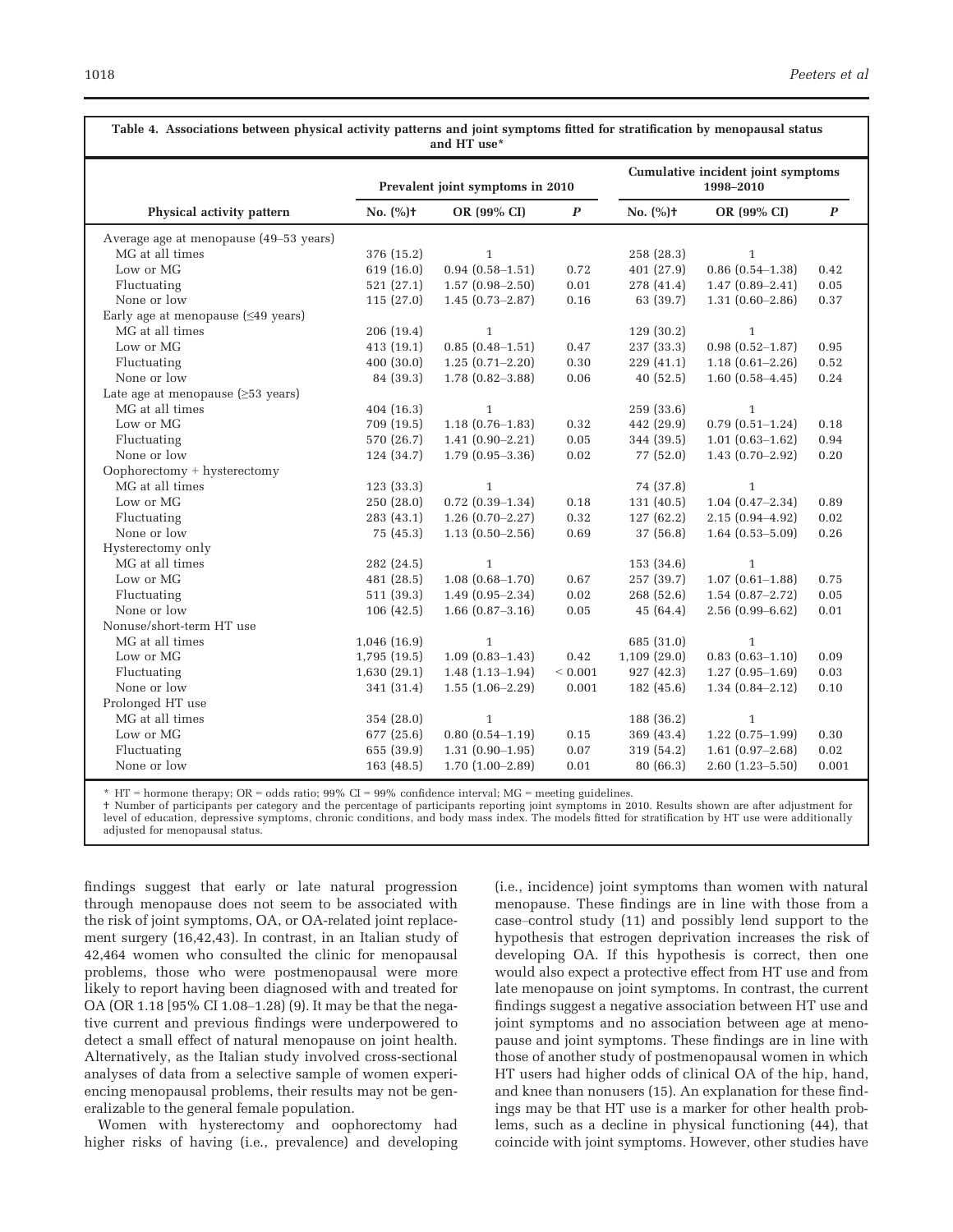found protective effects of HT use on knee articular cartilage (45), radiographic OA (12), and joint replacements (16). These contrasting findings, from studies with different measures of joint health, make it difficult to draw any conclusions. Further research examining the effects of duration and type of HT is needed to better understand the association between HT use and joint health and the underlying mechanisms. The current results suggest that the association between physical activity and joint symptoms is modified by BMI, but not by menopausal status or HT use. Given that the prevalence of joint symptoms was highest (28.2%) and the proportion of women meeting PA guidelines was lowest (12.5%) in obese women, promoting PA in this group appears to be particularly important.

Strengths of this study include the large sample size and repeated measurements, which allowed for examination of PA patterns, BMI, menopausal status, HT use, and joint symptoms over time. However, due to the high prevalence of joint symptoms at the start of the followup (survey 2) there were relatively few cases with incident joint symptoms. This resulted in limited power to detect statistically significant associations with incident joint symptoms, particularly in the stratified analyses. A limitation of the study is that all measures, including the outcome, are based on self-report. The outcome is a crude measure of frequency of any joint pain and stiffness perceived in the past 12 months. Information about which joints were affected or severity is not available. The strength of the association between PA and joint symptoms may vary by type of symptom (e.g., pain, swelling, stiffness), by joint, or by severity. The outcome may have included non-arthritis-related joint symptoms. We chose to examine joint symptoms rather than using a formal OA diagnosis, as many women in this age range may not have been diagnosed formally, using, for example, medical imaging. Previous research in this sample showed that fluctuations in joint symptoms coincided with within-person variation in the self-report of OA (23). Two definitions of joint symptoms were used: prevalent joint symptoms (reflecting the presence of symptoms at the end of the followup, irrespective of symptoms perceived during followup), and cumulative incident joint symptoms (reflecting the presence of joint symptoms during followup after the exclusion of those reporting symptoms at the start of the followup). With either definition, reverse causation cannot be fully ruled out, as participants may have developed joint symptoms during followup and subsequently altered their PA. We considered using a "pure" incident measure of joint symptoms, reflecting newly reported symptoms at the end of followup (survey 6) and excluding participants who reported joint symptoms during followup (surveys 2–5), so that the outcome followed the exposure. However, this resulted in the exclusion of a large proportion of the inactive participants, as they were more likely to develop symptoms at earlier ages. This then led to skewed results due to a healthy survivor bias. Self-report of PA may have led to misclassification due to under- or overreporting. However, the survey used has been found to have acceptable validity when compared with accelerometry (correlation  $= 0.52$ ) (24). In addition, the definitions of PA patterns used were driven by statistical criteria more than clinically relevant criteria. Various definitions of patterns were explored, but

resulted in too many categories with small numbers of participants, as at each survey 37–45% of participants changed from the previous survey in the level of PA they reported (with 76% of participants changing at any survey interval). For example, consideration was given to splitting up the fluctuating group into separate "increasing" and "decreasing" patterns. However, variation within those categories regarding the timing and amount of increase and decrease, and the small numbers of participants in each of the categories, limited meaningful analyses of this classification. The effect modifiers BMI, menopausal status, and HT use were measured in 1998 only, and people may have changed categories during followup. This may have reduced the contrast between categories. Conversely, creating additional categories reflecting transitions between categories over time would have resulted in more categories with small numbers of participants. The analyses were adjusted for important confounders; however, residual confounding cannot be ruled out. Finally, the original sample was representative of Australian women aged 45–50 years, but with a somewhat higher representation of partnered women and women with education beyond the high school level (22). Comparison of women included in the analyses and those excluded due to missing values on the confounders did not show any differences in sociodemographic and health variables. Moreover, sensitivity analyses after imputing missing values on confounders did not alter the interpretation of the findings. However, most participants were excluded due to missing values on joint symptoms and PA. Compared with participants with any missing data, including PA and joint symptoms, those included in the analyses were in better socioeconomic positions, were healthier, and had healthier lifestyles. Hence, the current findings represent a somewhat more affluent and healthier population.

In conclusion, the results suggest that at least low levels of PA should be maintained throughout middle age for women to benefit from the protective effects on joint symptoms in later middle age. Furthermore, the association between PA and joint symptoms is modified by BMI, but not by menopausal status or HT use. Particularly in obese women, a physically active lifestyle contributes to reducing the risk of developing joint symptoms.

#### ACKNOWLEDGMENTS

The research on which this study is based was conducted as part of the ALSWH. The authors thank the women who provided the survey data.

#### AUTHOR CONTRIBUTIONS

All authors were involved in drafting the article or revising it critically for important intellectual content, and all authors approved the final version to be submitted for publication. Dr. Peeters had full access to all of the data in the study and takes responsibility for the integrity of the data and the accuracy of the data analysis.

Study conception and design. Peeters, Edwards, Brown, Barker, Arden, Redmond, Conaghan, Cicuttini, Mishra.

Acquisition of data. Peeters, Mishra.

Analysis and interpretation of data. Peeters, Edwards, Brown, Barker, Arden, Redmond, Conaghan, Cicuttini, Mishra.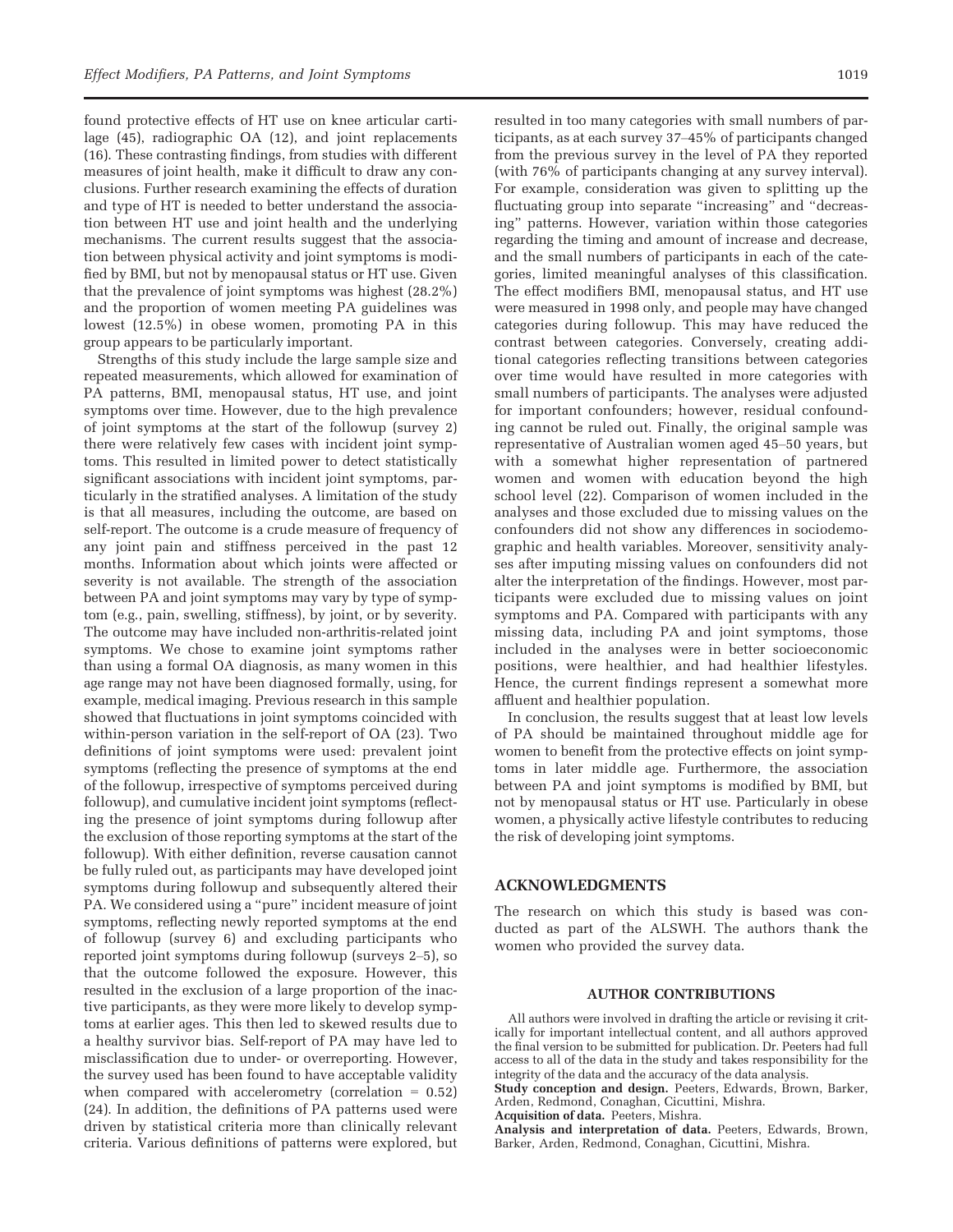#### REFERENCES

- 1. Perimenopausal risk factors and future health. Hum Reprod Update 2011;17:706–17.
- 2. Urquhart DM, Tobing JF, Hanna FS, Berry P, Wluka AE, Ding C, et al. What is the effect of physical activity on the knee joint? A systematic review. Med Sci Sports Exerc 2011;43:432–42.
- 3. Richmond SA, Fukuchi RK, Ezzat A, Schneider K, Schneider G, Emery CA. Are joint injury, sport activity, physical activity, obesity, or occupational activities predictors for osteoarthritis? A systematic review. J Orthop Sports Phys Ther 2013;43:515–9.
- 4. Peeters GM, Pisters MF, Mishra GD, Brown WJ. The influence of long-term exposure and timing of physical activity on new joint pain and stiffness in mid-age women. Osteoarthritis Cartilage 2015;23:34–40.
- 5. Schoenaker DA, Jackson CA, Rowlands JV, Mishra GD. Socioeconomic position, lifestyle factors and age at natural menopause: a systematic review and meta-analyses of studies across six continents. Int J Epidemiol 2014;43:1542–62.
- 6. Karsdal MA, Bay-Jensen AC, Henriksen K, Christiansen C. The pathogenesis of osteoarthritis involves bone, cartilage and synovial inflammation: may estrogen be a magic bullet? Menopause Int 2012;18:139–46.
- 7. Razmjou S, Bastard JP, Doucet E, Rabasa-Lhoret R, Fellahi S, Lavoie JM, et al. Effect of the menopausal transition and physical activity energy expenditure on inflammatory markers: a MONET group study. Menopause 2016;23:1330–8.
- 8. Berenbaum F. Osteoarthritis as an inflammatory disease (osteoarthritis is not osteoarthrosis!). Osteoarthritis Cartilage 2013;21:16–21.
- 9. Parazzini F. Menopausal status, hormone replacement therapy use and risk of self-reported physician-diagnosed osteoarthritis in women attending menopause clinics in Italy. Maturitas 2003;46:207–12.
- 10. Inoue K, Ushiyama T, Kim Y, Shichikawa K, Nishioka J, Hukuda S. Increased rate of hysterectomy in women undergoing surgery for osteoarthritis of the knee. Osteoarthritis Cartilage 1995;3:205–9.
- 11. Spector TD, Hart DJ, Brown P, Almeyda J, Dacre JE, Doyle DV, et al. Frequency of osteoarthritis in hysterectomized women. J Rheumatol 1991;18:1877–83.
- 12. Spector TD, Nandra D, Hart DJ, Doyle DV. Is hormone replacement therapy protective for hand and knee osteoarthritis in women?: The Chingford Study. Ann Rheum Dis 1997;56:432–4.
- 13. Hannan MT, Felson DT, Anderson JJ, Naimark A, Kannel WB. Estrogen use and radiographic osteoarthritis of the knee in women: the Framingham Osteoarthritis Study. Arthritis Rheum 1990;33:525–32.
- 14. Zhang Y, McAlindon TE, Hannan MT, Chaisson CE, Klein R, Wilson PW, et al. Estrogen replacement therapy and worsening of radiographic knee osteoarthritis: the Framingham Study. Arthritis Rheum 1998;41:1867–73.
- 15. Von Muhlen D, Morton D, Von Muhlen CA, Barrett-Connor E. Postmenopausal estrogen and increased risk of clinical osteoarthritis at the hip, hand, and knee in older women. J Womens Health Gend Based Med 2002;11:511–8.
- 16. Liu B, Balkwill A, Cooper C, Roddam A, Brown A, Beral V. Reproductive history, hormonal factors and the incidence of hip and knee replacement for osteoarthritis in middle-aged women. Ann Rheum Dis 2009;68:1165–70.
- 17. Nevitt MC, Felson DT, Williams EN, Grady D. The effect of estrogen plus progestin on knee symptoms and related disability in postmenopausal women: the Heart and Estrogen/ Progestin Replacement Study, a randomized, double-blind, placebo-controlled trial. Arthritis Rheum 2001;44:811–8.
- 18. Chlebowski RT, Cirillo DJ, Eaton CB, Stefanick ML, Pettinger M, Carbone LD, et al. Estrogen alone and joint symptoms in the Women's Health Initiative randomized trial. Menopause 2013;20:600–8.
- 19. Cirillo DJ, Wallace RB, Wu L, Yood RA. Effect of hormone therapy on risk of hip and knee joint replacement in the Women's Health Initiative. Arthritis Rheum 2006;54:3194–204.
- 20. Dobson A, Byles J, Brown W, Mishra G, Loxton D, Hockey R, et al. Adherence to health guidelines: findings from the Australian Longitudinal Study on Women's Health. Report prepared for the Australian Government Department of Health & Ageing. June 2012. URL: [http://www.alswh.org.au/images/](http://www.alswh.org.au/images/content/pdf/major_reports/2012ALSWHMajorReportG.pdf) [content/pdf/major\\_reports/2012ALSWHMajorReportG.pdf](http://www.alswh.org.au/images/content/pdf/major_reports/2012ALSWHMajorReportG.pdf).
- 21. Lee C, Dobson AJ, Brown WJ, Bryson L, Byles J, Warner-Smith P, et al. Cohort profile: the Australian Longitudinal Study on Women's Health. Int J Epidemiol 2005;34:987–91.
- 22. Brown WJ, Bryson L, Byles JE, Dobson AJ, Lee C, Mishra G, et al. Women's Health Australia: recruitment for a national longitudinal cohort study. Women Health 1998;28:23–40.
- 23. Peeters G, Parkinson L, Badley E, Jones M, Brown WJ, Dobson AJ, et al. Contemporaneous severity of symptoms and functioning reflected by variations in reporting doctor-diagnosed osteoarthritis. Arthritis Care Res (Hoboken) 2013;65:945–53.
- 24. Brown WJ, Burton NW, Marshall AL, Miller YD. Reliability and validity of a modified self-administered version of the Active Australia physical activity survey in a sample of mid-age women. Aust N Z J Public Health 2008;32:535–41.
- 25. Haskell WL, Lee IM, Pate RR, Powell KE, Blair SN, Franklin BA, et al. Physical activity and public health: updated recommendation for adults from the American College of Sports Medicine and the American Heart Association. Med Sci Sports Exerc 2007;39:1423–34.
- 26. Ainsworth BE, Haskell WL, Whitt MC, Irwin ML, Swartz AM, Strath SJ, et al. Compendium of physical activities: an update of activity codes and MET intensities. Med Sci Sports Exerc 2000;32 Suppl:S498–504.
- 27. Brown WJ, Bauman AE, Bull FC, Burton NW. Development of evidence-based physical activity recommendations for adults (18–64 years). Report prepared for the Australian Government Department of Health. 2012. URL: [https://www.health.gov.au/](https://www.health.gov.au/internet/main/publishing.nsf/Content/3768EA4DC0BF11D0CA257BF0001ED77E/$File/DEBPA%20Adults.PDF) [internet/main/publishing.nsf/Content/3768EA4DC0BF11D0CA](https://www.health.gov.au/internet/main/publishing.nsf/Content/3768EA4DC0BF11D0CA257BF0001ED77E/$File/DEBPA%20Adults.PDF) [257BF0001ED77E/\\$File/DEBPA%20Adults.PDF.](https://www.health.gov.au/internet/main/publishing.nsf/Content/3768EA4DC0BF11D0CA257BF0001ED77E/$File/DEBPA%20Adults.PDF)
- 28. Soules M, Sherman S, Parrott E, Rebar R, Santoro N, Utian W, et al. Executive summary: Stages of Reproductive Ageing Workshop (STRAW). Fertil Steril 2001;76:874–8.
- 29. Andresen EM, Malmgren JA, Carter WB, Patrick DL. Screening for depression in well older adults: evaluation of a short form of the CES-D (Center for Epidemiologic Studies Depression Scale). Am J Prev Med 1994;10:77–84.
- 30. Radloff LS. The CES-D scale: a self-report depression scale for research in the general population. Appl Psychol Meas 1977;3:385–401.
- 31. Cheng Y, Macera CA, Davis DR, Ainsworth BE, Troped PJ, Blair SN. Physical activity and self-reported, physician-diagnosed osteoarthritis: is physical activity a risk factor? J Clin Epidemiol 2000;53:315–22.
- 32. Cooper C, Snow S, McAlindon TE, Kellingray S, Stuart B, Coggon D, et al. Risk factors for the incidence and progression of radiographic knee osteoarthritis. Arthritis Rheum 2000;43:995–1000.
- 33. Felson DT, Niu J, Clancy M, Sack B, Aliabadi P, Zhang Y. Effect of recreational physical activities on the development of knee osteoarthritis in older adults of different weights: the Framingham Study. Arthritis Rheum 2007;57:6–12.
- 34. Heesch KC, Brown WJ. Do walking and leisure-time physical activity protect against arthritis in older women? J Epidemiol Community Health 2008;62:1086–91.
- 35. McAlindon TE, Wilson PW, Aliabadi P, Weissman B, Felson DT. Level of physical activity and the risk of radiographic and symptomatic knee osteoarthritis in the elderly: the Framingham Study. Am J Med 1999;106:151–7.
- 36. White IR, Royston P, Wood AM. Multiple imputation using chained equations: issues and guidance for practice. Stat Med 2011;30:377–99.
- 37. Van Buuren S, Boshuizen HC, Knook DL. Multiple imputation of missing blood pressure covariates in survival analysis. Stat Med 1999;18:681–94.
- 38. Heesch KC, Miller YD, Brown WJ. Relationship between physical activity and stiff or painful joints in mid-aged women and older women: a 3-year prospective study. Arthritis Res Ther 2007;9:R34.